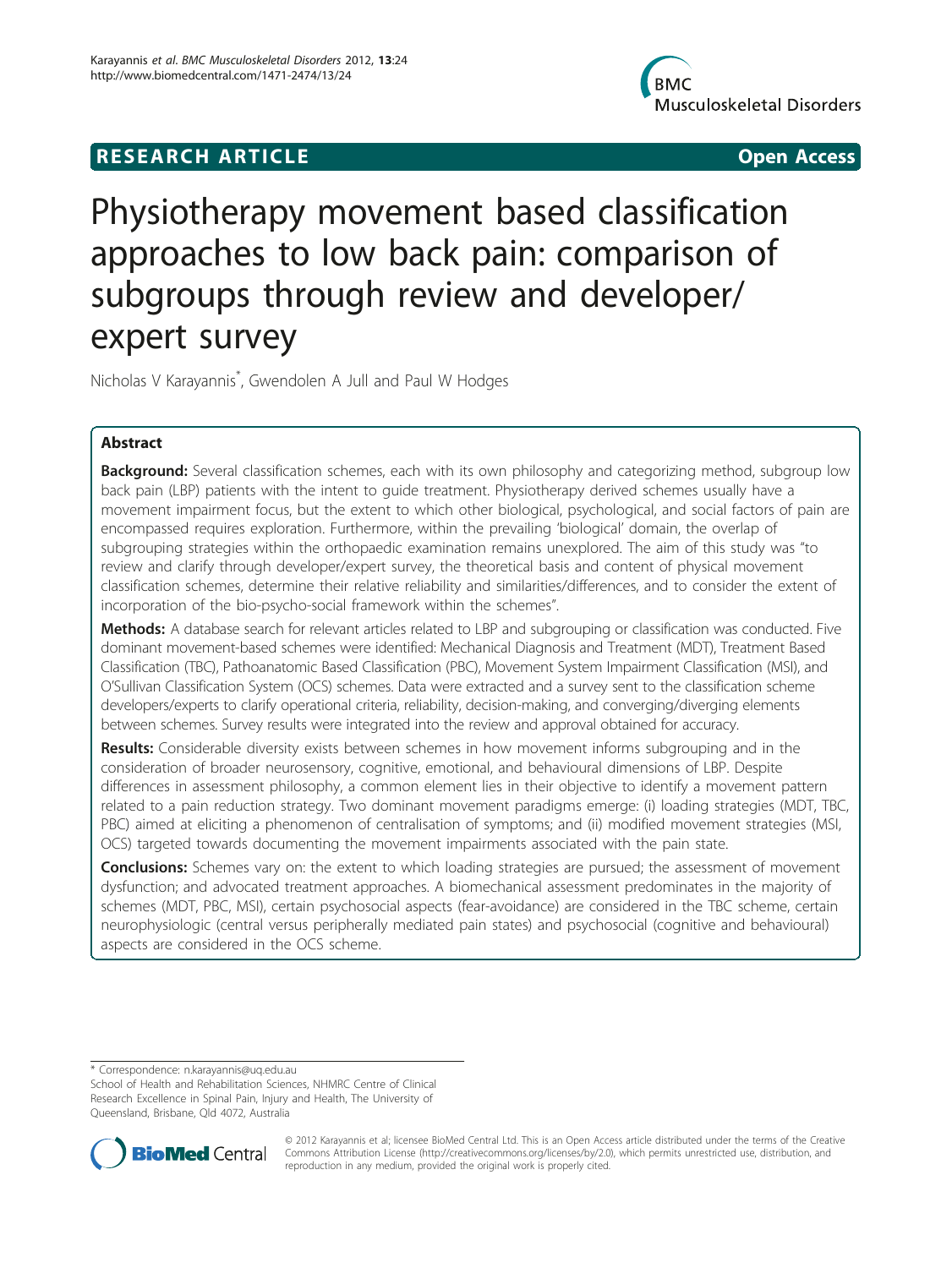## Background

There is wide variability in the presentation of low back pain (LBP), yet if common characteristics emerge in the assessment that help to distinguish one pain profile from another, they may aid in initial decision-making by defining a dysfunction pattern towards which a targeted intervention is directed. A major goal over several years has been to divide people with LBP into homogeneous populations or 'subgroups' of similar characteristics in an effort to improve patient outcomes [\[1](#page-12-0),[2\]](#page-12-0). Subgrouping may also help reduce inefficient variability in treatment and provide a helpful communication tool [[3\]](#page-12-0). Multiple disciplines have attempted to distinguish LBP subgroups with various classification schemes [\[4](#page-12-0)-[6\]](#page-12-0). Perspectives vary, with focus on improving multidisciplinary dialogue [[7-9](#page-12-0)], examination of the musculoskeletal [[10](#page-12-0)-[14](#page-12-0)] or nervous system [[15](#page-12-0)-[17](#page-12-0)], assessment of psychosocial factors [[18-25\]](#page-12-0), or attempts to integrate assessment of multiple systems [\[14,26\]](#page-12-0) to variable degrees. Within physiotherapy, a profession with strong background in neuromusculoskeletal evaluation, classification schemes that focus on directing specific treatment have emerged [\[10](#page-12-0)-[14\]](#page-12-0) and most include evaluation of the relationship between movement and pain.

Surveys of practice of physiotherapists have revealed low use of classification schemes despite evidence that treatment of patients based on subgrouping results in better outcomes than treatment based on clinical guidelines [[27](#page-12-0)]. Usage rates of 7-70% [[28-34](#page-12-0)] have been reported. The prevalence of relatively low use of these classification schemes could be explained by unfamiliarity with these approaches; low perceived value in classification oriented assessment; inability to choose between classification schemes; or a preference for other assessment methods. An alternative reason for the modest implementation of the classification approach may be that assessment schemes do not adequately integrate the multiple dimensions that can contribute to, or perpetuate LBP. It has been argued that a limitation of schemes used in physiotherapy is the limited consideration of psychosocial aspects of LBP [[35\]](#page-12-0). Given current evidence which suggests subgrouping results in better outcomes than non-subgrouping, and the diversity of schemes with varying 'biological' and 'psycho-social' perspectives, it is timely to compare and contrast the dominant schemes within physiotherapy in terms of their underlying philosophies, what they measure, how they overlap and what, if any, additional factors require consideration.

The aims of this review with developer/expert survey were: (1) To identify the classification schemes designed for use by physiotherapists that include a movement component; (2) To review the theoretical basis and key elements for the schemes with clarification by developers/experts; (3) To review reliability; (4) To identify areas of convergence or divergence between schemes; and (5) To determine how each scheme considers various aspects of the bio-psycho-social framework.

#### Methods

Literature was reviewed to address the study aims and a two-round survey of the schemes' developers/experts was undertaken to verify accuracy of interpretation of the literature, and to gain their consideration of how their approach addresses broader aspects of a bio-psycho-social framework. Figure [1](#page-2-0) depicts the study phases. The initial phase involved systematic search of CINAHL, PubMed and Scopus databases to identify studies pertaining to movement-based physiotherapy classification schemes for low back pain published between January 01, 1985 to June 01, 2011 using the key words: "low back pain"; and "classification" or "subgroup"; and "physical therapy" or "physiotherapy". Articles were required to be written in English. The authors of the manuscript (NK, GJ, PH) developed the search strategy and it was implemented by NK.

The next phase of the review process involved identification of classification schemes that were aligned to operational criteria we developed for movement-based physiotherapy classification schemes for low back pain. We operationally defined a classification scheme as a clinical assessment method that: (i) was applicable to a 'non-specific' LBP group, (ii) identified multiple subgroups within the 'non-specific' LBP population, (iii) included consideration of examination of movement using specific trunk movement tests to discriminate groups, (iv) defined a decision-making algorithm and proposed treatment, (v) was viable within a typical outpatient orthopaedic setting (i.e. did not require electromyography, three-dimensional movement analysis equipment, or statistical software) and (vi) included data on validity and intertester reliability of proposed subgroups. Two independent assessors reviewed the methods used to subgroup patients with LBP that had been identified in the initial phase of the review to determine the alignment of each to these operational criteria. Additional sources of information were used when data were not available from the identified literature. These sources included other publications by experts/developers for each approach (identified by author's name), textbooks, book chapters [[10,13,36\]](#page-12-0) and introductory coursework manuals [[37](#page-12-0)-[39\]](#page-12-0). Notes were made regarding the alignment of the schemes against the operational criteria and schemes were included or excluded from further consideration in this review based on the outcome of this phase. Any disagreement between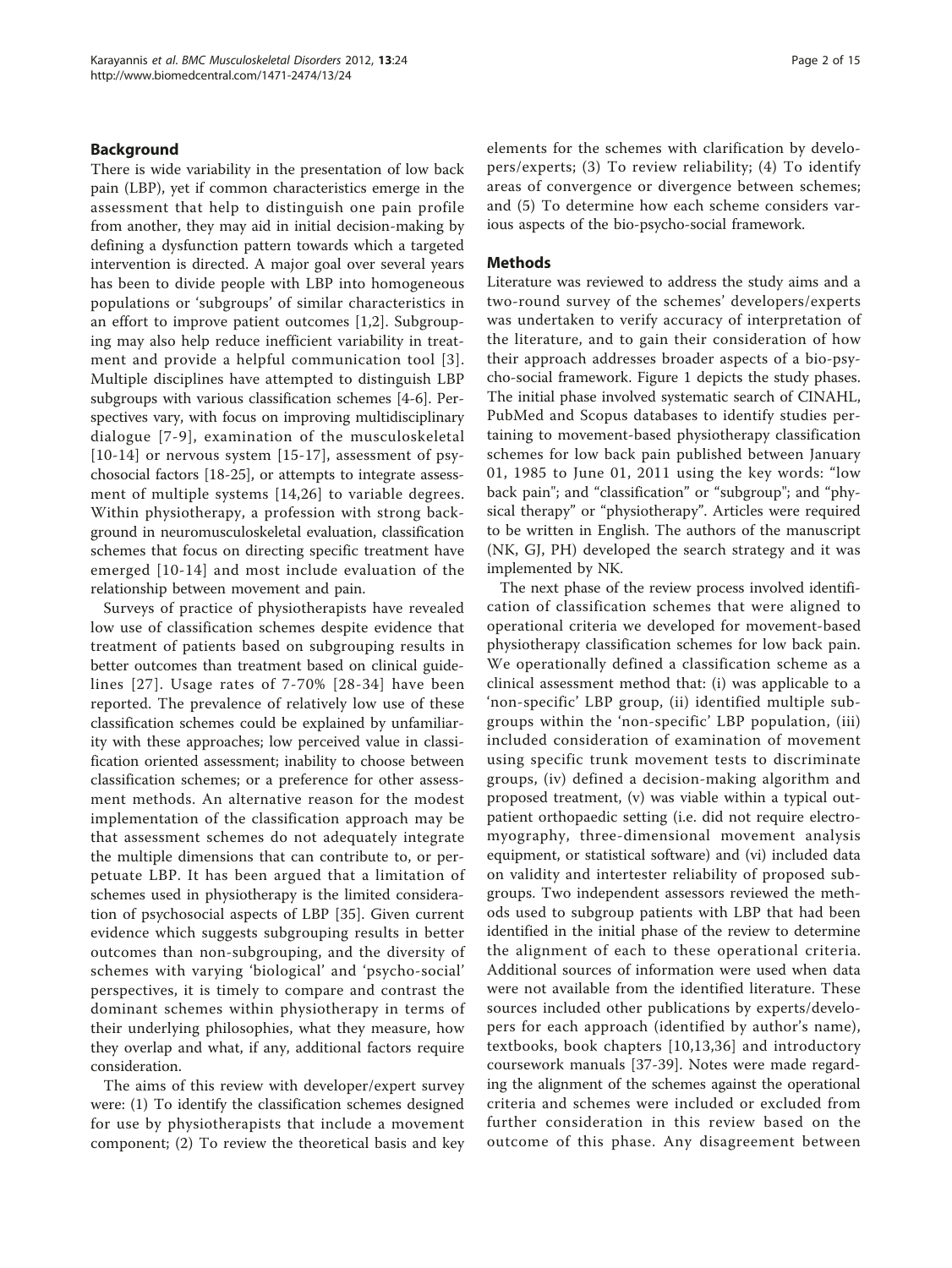<span id="page-2-0"></span>

appraisers was resolved through discussion. As viability of subgrouping methods is diminished if it is not consistent between clinicians, additional data was sought for each of the final group of classification schemes regarding reliability and the results tabulated. This phase also involved analysis of the quality of reliability studies according to standardised criteria [[40\]](#page-12-0). Additional file [1](#page-11-0) lists the items used in the critical appraisal. Kappa values > 80% were considered to represent excellent agreement; > 60%, substantial agreement; 40-59% moderate agreement; and < 40% poor to fair agreement [[41](#page-12-0)].

An individualised survey was sent to developers/ experts ( $n = 7$ ) for the schemes that satisfied the operational criteria in order to request clarification and further elaboration of any element of the scheme that was unclear from the available literature (i.e. assessment philosophy and decision-making algorithms,), to clarify whether any key articles from their respective schemes were omitted in the initial search strategy and to confirm the completeness and accuracy of the assessment

of reliability of the scheme. Developers/experts were also asked to comment on similarities and differences with the other schemes, and to comment on the inclusion of broader bio-psycho-social dimensions within their scheme.

After retrieval of all relevant information from the literature and developer/expert survey responses, the next phase was to review the material for clear areas of convergence and divergence among the 5 classification schemes. Survey results and consideration of convergence and divergence were integrated into the manuscript and the final draft was sent to the developers/ experts for final approval of accuracy.

#### Results

#### Identification of classification schemes

Initial search of the CINAHL, PubMed and Scopus databases identified 3,281 (CINAHL), 1,912 (PubMed) and 6 (Scopus) articles that used the defined keywords, respectively (Figure 1). Removal of duplicate reports and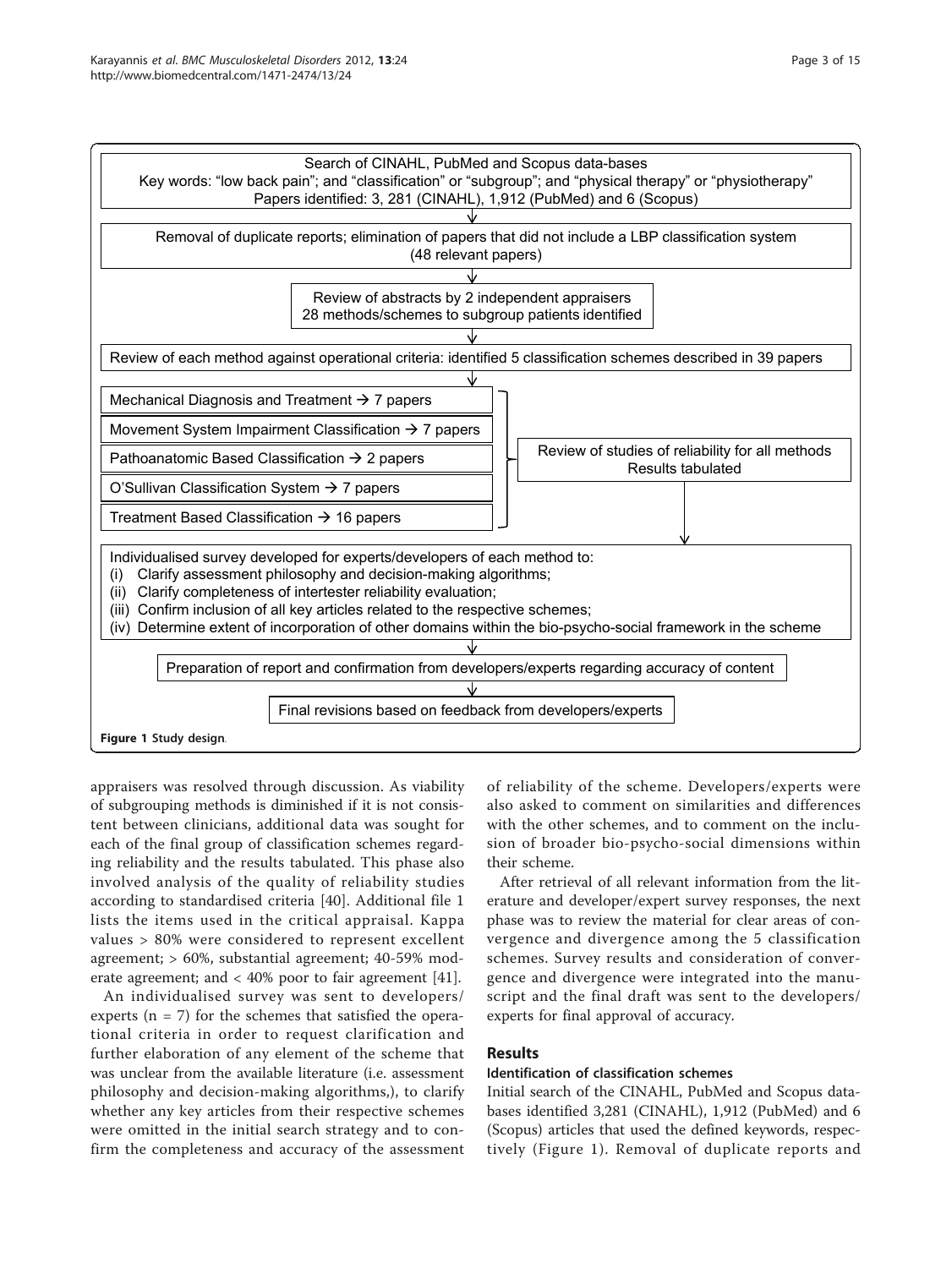elimination of articles that obviously did not include a LBP classification system left 48 relevant articles. Review of the abstracts by 2 independent appraisers identified 28 methods/schemes to subgroup patients. Review of each of these methods against the operational criteria identified 5 classification schemes, described in 39 articles. The schemes were: Mechanical Diagnosis and Treatment (MDT, McKenzie) [[42](#page-12-0),[43](#page-12-0)] (7 articles), Treatment Based Classification (TBC, Delitto) [\[11\]](#page-12-0) (16 articles); Pathoanatomic Classification (PBC, Petersen) [\[12](#page-12-0)] (2 articles); Movement System Impairment Classification (MSI, Sahrmann) [[44](#page-12-0)] (7 articles); and the O'Sullivan Classification System (OCS) [[45\]](#page-12-0) (7 articles). The 23 schemes/methods that were identified in the initial review, but not included in the final list and the reason for exclusion from the list are presented in Table [1.](#page-4-0)

## Theoretical basis and key elements of schemes

The conceptual model of each scheme is summarized below. Table [2](#page-5-0) lists the subgroups defined in each scheme and the relative prevalence as reported by the developer/expert.

## Mechanical Diagnosis and Treatment (MDT)

The primary objective of the MDT scheme is to determine if LBP symptoms can be abolished or reduced through application of direction-specific, repeated lumbar spine movements or sustained postures. Internal intervertebral disc displacement is a key component in the conceptual explanation of this model, particularly for the primary category, "derangement". Less common categories are termed "dysfunction" and "postural". With "dysfunction syndromes" it is thought that tissue has undergone "contraction, scarring, adherence, adaptive shortening, or imperfect repair" [[37](#page-12-0)]. Intervention is based on the tissue remodelling theory. "Postural syndrome" is assumed to arise from joint capsule and ligament ischemia due to prolonged spinal end range positioning. Lifestyle factors believed to predispose individuals to each syndrome include high frequency of sitting, flexion biased posture and activities.

A principal assessment is the use of direction-specific "loading strategies" [\[79](#page-13-0)] to elicit a phenomenon termed "centralisation", i.e., movement of peripherally located pain to a more central location. Loading strategies involve repeated end range lumbar extension, flexion or side-gliding movements and are thought to relocate symptomatic displaced tissues in a "derangement syndrome", or stretch adhered or shortened tissue in a "dysfunction syndrome".

## Treatment Based Classification (TBC)

The primary purpose of the TBC approach is to identify features at baseline that predict responsiveness to four different treatment strategies. Three levels of classification are implemented [[11](#page-12-0)]. The first level determines whether the patient can be managed by physical therapy alone, will require multidisciplinary management, or require referral to another health care practitioner. The second level stages the patient based on the severity of symptoms and degree of disability. Stage I is the acute phase where the goal is symptom relief. Stage II is the subacute phase when symptom relief and quick return to normal function are encouraged. Stage III is for those who must return to high physical demands but demonstrate poor physical conditioning. The third level of classification consists of assignment of the patient to one of four treatment syndromes [[11\]](#page-12-0): "manipulation", "stabilization", "specific exercise" or "traction". Interpretation of a collection of signs, symptoms and observations derives this decision. Signs from four primary orthopaedic tests include: (1) pain centralisation with two or more movements in the same direction, or pain peripheralisation in the opposite direction of centralisation, (2) straight leg raise range of motion, (3) "prone instability test" and (4) lumbar posterior-to-anterior mobility testing. Signs of nerve root compression are identified by a neurologic examination. Symptoms of relevance are: (1) pain duration, (2) pain location, (3) episode frequency and (4) fear avoidance behaviour [[11\]](#page-12-0). Observation is used to detect presence or absence of aberrant motion or a lateral shift deformity. Age is considered a predictor for allocation to the "stabilisation" subgroup.

The "manipulation" subgroup treatment includes high velocity thrust manipulation directed towards the lumbo-pelvic region [[11\]](#page-12-0). The "stabilisation" subgroup receives exercises aimed at "promoting stability by producing motor patterns of co-contraction among all spinal stabilising muscles" [[11](#page-12-0)]. The "specific exercise" subgroup is treated primarily with repeated end range spinal movement in the direction found to elicit a centralisation effect. The "traction" subgroup receives static mechanical traction in prone along with exercises to centralise symptoms [[11](#page-12-0)]. Although initiated as an 'expert panel consensus driven' approach, the TBC scheme has developed into a 'data driven' model, which incorporates evidence from 'clinical prediction rules' [[80\]](#page-13-0).

## Pathoanatomic Based Classification (PBC)

The PBC scheme attempts to connect a symptomatic response to key orthopaedic tests and an assumed pathologic structure to direct treatment [[12\]](#page-12-0). Nine of 11 categories consist of all possible structures that could cause LBP, based on discography and single injection diagnostic studies. The exceptions are "inconclusive" and "abnormal pain syndrome" categories, the latter defined by "abnormal illness behaviour" [\[81\]](#page-13-0). Syndromes are defined by symptom location and effect of mechanical loading.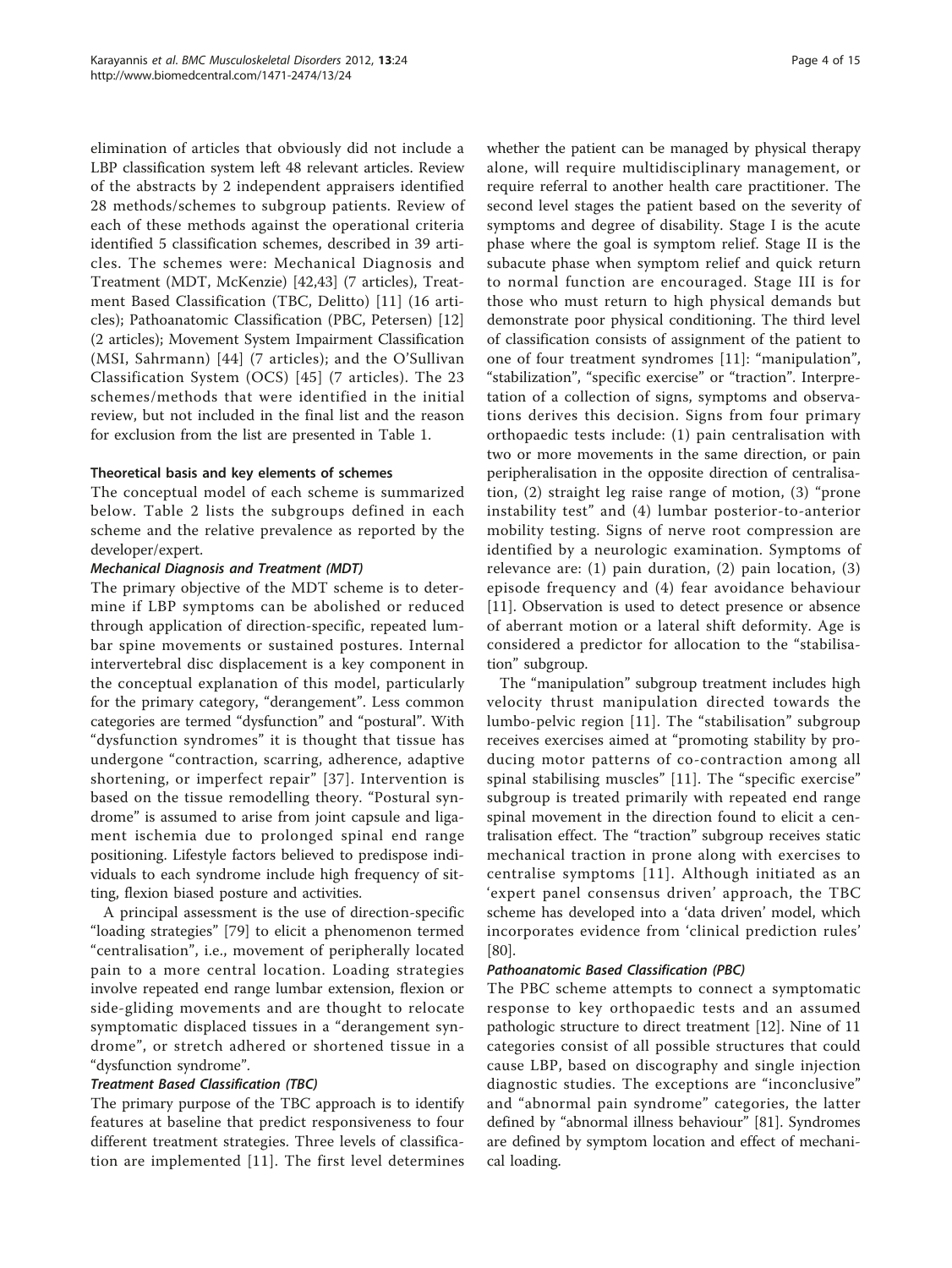## <span id="page-4-0"></span>Table 1 Excluded classification methods

| Scheme/developer                                                                 | <b>Articles</b> | Reason for exclusion from review                                                                                                                                                                                                                                                                                                                                                                                                                                                                                                     |  |
|----------------------------------------------------------------------------------|-----------------|--------------------------------------------------------------------------------------------------------------------------------------------------------------------------------------------------------------------------------------------------------------------------------------------------------------------------------------------------------------------------------------------------------------------------------------------------------------------------------------------------------------------------------------|--|
| Bendebba*                                                                        | $[46]$          | Relied on spatial distribution of patient's pain and results of straight leg raise test only<br>(does not contain a series of tests and examination of trunk movement)                                                                                                                                                                                                                                                                                                                                                               |  |
| Bergstrom*                                                                       | $[47]$          | Used questionnaire to subgroup                                                                                                                                                                                                                                                                                                                                                                                                                                                                                                       |  |
| Bernard & Kirkaldy-Willis*                                                       | $[48]$          | Used a retrospective review of medical records, reliance on radiography, injection, and/or<br>spinal surgery to determine subgroups                                                                                                                                                                                                                                                                                                                                                                                                  |  |
| Binkley                                                                          | $[49]$          | Survey which discusses MDT, TBC & MSI schemes                                                                                                                                                                                                                                                                                                                                                                                                                                                                                        |  |
| DeRosa & Porterfield*                                                            | $[50]$          | Classification based on symptom and history only (i.e., acute injury vs. reinjury vs. chronic<br>pain syndrome), no data on validity or intertester reliability                                                                                                                                                                                                                                                                                                                                                                      |  |
| Halpern*                                                                         | $[51]$          | Provides a taxonomy of functional assessment constructs linked with the International<br>Classification of Impairments, Disabilities & Handicaps (ICIDH)                                                                                                                                                                                                                                                                                                                                                                             |  |
| Harper*                                                                          | $[52]$          | Structured according to ICIDH as a conceptual framework                                                                                                                                                                                                                                                                                                                                                                                                                                                                              |  |
| Heinrich*                                                                        | $[53]$          | Numerical classification system requiring the use of a statistical package                                                                                                                                                                                                                                                                                                                                                                                                                                                           |  |
| International Classification of Functioning<br>(ICF, World Health Organization)* | $[54-58]$       | Scheme does not discriminate between subgroups based on a defined movement<br>examination system, not suitable for evaluation of responses to treatments [59]                                                                                                                                                                                                                                                                                                                                                                        |  |
| Keefe*                                                                           | $[20]$          | Observation of motor pain behaviour to distinguish levels of guarding and/or bracing                                                                                                                                                                                                                                                                                                                                                                                                                                                 |  |
| Kilsgaard                                                                        | [60]            | Article in Dutch language                                                                                                                                                                                                                                                                                                                                                                                                                                                                                                            |  |
| Klapow*                                                                          | $[23]$          | Psychosocial factor discrimination only, no analysis of physical impairments                                                                                                                                                                                                                                                                                                                                                                                                                                                         |  |
| Krause*                                                                          | $[61]$          | Target population consists of occupational low back pain & describes a phase model of<br>disability                                                                                                                                                                                                                                                                                                                                                                                                                                  |  |
| Langworthy & Breen                                                               | $[62]$          | Requires a highly standardized computerized interview system, identifies two categories<br>(mechanical and cyclic) with undefined treatment decisions                                                                                                                                                                                                                                                                                                                                                                                |  |
| Laslett & van Wijmen                                                             | $[63]$          | Not identified as significantly different than MDT approach, no follow-up validity or<br>intertester reliability studies                                                                                                                                                                                                                                                                                                                                                                                                             |  |
| MacDonald*                                                                       | $[64]$          | No validity or reliability studies                                                                                                                                                                                                                                                                                                                                                                                                                                                                                                   |  |
| Main*                                                                            | $[65]$          | Used questionnaires to identify level of distress (no movement based examination)                                                                                                                                                                                                                                                                                                                                                                                                                                                    |  |
| McCarthy et al.                                                                  | [66]            | Review which discusses approaches of Barker, Bendebba et al., Bergstrom et al., Binkley et<br>al., Coste et al., Delitto et al. (TBC), DeRosa & Porterfield, Halpern, Harper et al., Heinrich et<br>al., Humphreys, Huyse et al., Keefe et al., Klapow et al., Krause et al., Langworthy & Breen,<br>Laslett & van Wijmen, MacDonald, Main et al., McKenzie & May (MDT), Moffroid et al.,<br>Ozguler et al., Petersen et al., Rezaian et al., Sikorski, Spitzer et al., Strong et al., Van Dillen<br>et al. (MSI), and Wilson et al. |  |
| Moffroid*                                                                        | $[4]$           | Uses questionnaires & physical tests of symmetry, passive & dynamic mobility & strength<br>from the National Institute of Occupational Safety & Health Low Back Atlas (Subgroups:<br>Very Unfit, Unfit, Inflexible, Flexible, Very Flexible) but does not define treatment for<br>proposed subgroups                                                                                                                                                                                                                                 |  |
| Newton*                                                                          | [67]            | Treatment decision-making for identified subtypes not defined, provides prevalence but<br>no validity or intertester reliability studies                                                                                                                                                                                                                                                                                                                                                                                             |  |
| Ozguler*                                                                         | $[68]$          | Used response from Dallas Pain Questionnaire only.                                                                                                                                                                                                                                                                                                                                                                                                                                                                                   |  |
| Petersen                                                                         | [69]            | Review which discusses MDT, Sikorski, Bernard & Kirkaldy-Willis, QTF, TBC, Newton,<br>Kilsgaard schemes                                                                                                                                                                                                                                                                                                                                                                                                                              |  |
| Quebec Task Force (QTF)*                                                         | $[70]$          | Certain categories require advanced imaging, categories not mutually exclusive, undefined<br>treatment for categories                                                                                                                                                                                                                                                                                                                                                                                                                |  |
| Rezaian*                                                                         | $[71]$          | Relies on patient history only, defines only two types (constant and intermittent), does<br>not outline treatment for subgroups, no validity or intertester reliability studies                                                                                                                                                                                                                                                                                                                                                      |  |
| Schäfer et al.                                                                   | $[17, 72 - 75]$ | Scheme pertains only to low back-related leg pain and hence, not the majority of people<br>with non-specific LBP                                                                                                                                                                                                                                                                                                                                                                                                                     |  |
| Spoto                                                                            | $[76]$          | Survey which discuss MDT, TBC & MSI schemes                                                                                                                                                                                                                                                                                                                                                                                                                                                                                          |  |
| Stiefel*                                                                         | $[59]$          | Classification relied on response to questionnaire-interview only (INTERMED)                                                                                                                                                                                                                                                                                                                                                                                                                                                         |  |
| Strong*                                                                          | $[77]$          | Classification relied on response to a questionnaire-interview only (Integrated Psychosocial<br>Assessment Model)                                                                                                                                                                                                                                                                                                                                                                                                                    |  |
| Wilson                                                                           | $[78]$          | Philosophical and practical basis derived from the MDT approach with some further<br>category subdivision, not considered significantly distinct from MDT classification system                                                                                                                                                                                                                                                                                                                                                      |  |

\*Did not meet our operational definition of a classification scheme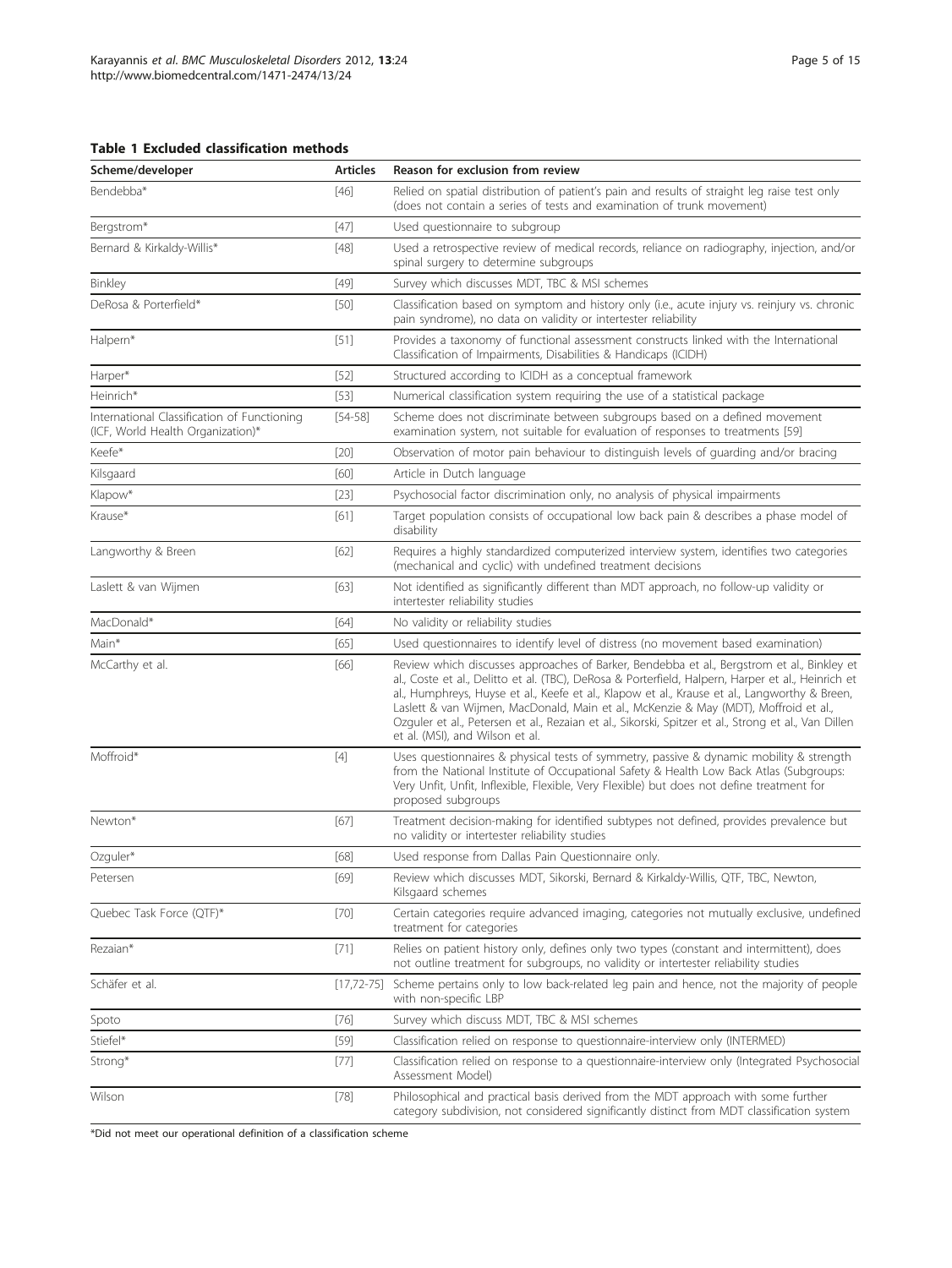#### <span id="page-5-0"></span>Table 2 Classification categories

| <b>Classification Scheme</b>                     | Categories                                                                                                                                                                                                                                |                                                                                                                                                                                                    |
|--------------------------------------------------|-------------------------------------------------------------------------------------------------------------------------------------------------------------------------------------------------------------------------------------------|----------------------------------------------------------------------------------------------------------------------------------------------------------------------------------------------------|
| Mechanical Diagnosis and Treatment<br>(MDT)      | Derangement Syndrome ◆<br>a. Central & symmetrical<br>b. Unilateral & proximal to knee<br>c. Unilateral & distal to knee<br>Dysfunction Syndrome<br>a. Flexion<br>b. Extension<br>c. Lateral Shift/Side-Gliding<br>d. Adherent Nerve Root | Postural Syndrome ◆<br>Other<br>a. Stenosis<br>b. Hip<br>c. Sacroiliac joint<br>d. Mechanically inconclusive<br>e. Spondylolisthesis<br>f. Chronic pain state                                      |
| Treatment Based Classification<br>(TBC)          | Specific Exercise<br>a. Flexion<br>b. Extension<br>c. Lateral Shift/Side-Gliding                                                                                                                                                          | Manipulation ♦<br>Stabilization ◆<br>Traction* (*Prevalence unknown)                                                                                                                               |
| Pathoanatomic Based<br>Classification<br>(PBC)   | Disc Syndrome ◆<br>a. Reducible<br>b. Irreducible<br>c. Non-mechanical<br>Nerve Root Compression<br>Spinal Stenosis<br>Zygopophyseal Joint                                                                                                | Postural<br>Sacroiliac Joint<br>Dysfunction<br>Myofascial Pain<br>Adverse Neural Tension<br>Abnormal Pain<br>Inconclusive •                                                                        |
| Movement System<br>Impairment Syndromes<br>(MSI) | Rotation with Extension ♦<br>Rotation with Flexion                                                                                                                                                                                        | Rotation<br><b>Extension</b><br>Flexion $\bullet$                                                                                                                                                  |
| O'Sullivan Classification System<br>(OSC)        | Control Disorder<br>a. Multidirectional ◆<br>b. Flexion<br>c. Lateral Shift<br>d. Active Extension<br>e. Passive Extension                                                                                                                | Movement Disorder<br>a. Flexion<br>b. Extension<br>c. Flexion with Rotation/Side bending<br>d. Extension with Rotation/Side bending<br>Pelvic Girdle Pain ◆<br>a. Form closure<br>b. Force closure |

 $\triangleq$  = Most prevalent<sup>\*</sup>

◆ = Least prevalent\* (Based on classification scheme studies and developer survey response)

This scheme employs a hierarchy approach in which structures that more commonly cause LBP are considered first [\[82,83\]](#page-13-0), followed by systematic inclusion or exclusion of less prevalent structures and conditions. Other than response to loading strategies, additional criteria used for diagnosis include: (1) symptom duration; (2) standing, walking, sitting, and lying tolerance; (3) age > 65 years; (4) mechanical aggravating factors; (5) symptom provocation with examination; and (6) "nonorganic" signs. "Adherent nerve root" and "nerve root entrapment" categories have been excluded from the system due to low intertester reliability, and the criteria for "spinal stenosis syndrome" and "zygopophyseal joint problem" have been updated (Petersen, survey response). Movement System Impairment Syndromes (MSI)

The major objective in the MSI scheme is to identify the direction of alignment, stress or spinal movement that elicits or increases symptoms [[13\]](#page-12-0). The development of these subgroups is theorized to occur due to alteration in the precision of joint movement as the result of repeated movements and prolonged postures associated with daily activities. This is enhanced by age-related factors such as degenerative changes, habitual postures and

repetitive direction-specific activities (Sahrmann, survey response). Prolonged postures and repeated movements are proposed to cause tissue adaptations that eventually result in a joint developing a susceptibility to movement in a specific direction. Stress related to the alteration in precise motion is assumed to cause tissue micro-trauma and eventually, macrotrauma. Repeated movements and associated tissue adaptations are reasoned to contribute to generalization of movement patterns including the imprecise joint motion that is direction-specific. Of particular interest is the concept of relative stiffness that is believed to contribute to and perpetuate a joint's directional movement susceptibility. The relative stiffness problem can pertain to intervertebral joints, as well as other joints such as the hip or shoulder. Studies of the MSI system have documented relative flexibility issues between the lumbar and hip region, where early or excess lumbar motion is observed with lower limb movement tests and with trunk sidebending [\[84,85](#page-13-0)].

The MSI scheme focuses on modification of this altered alignment and motion to reduce spine symptoms and to redistribute movement to other joints [\[86](#page-13-0)]. This process involves correction and/or restriction of altered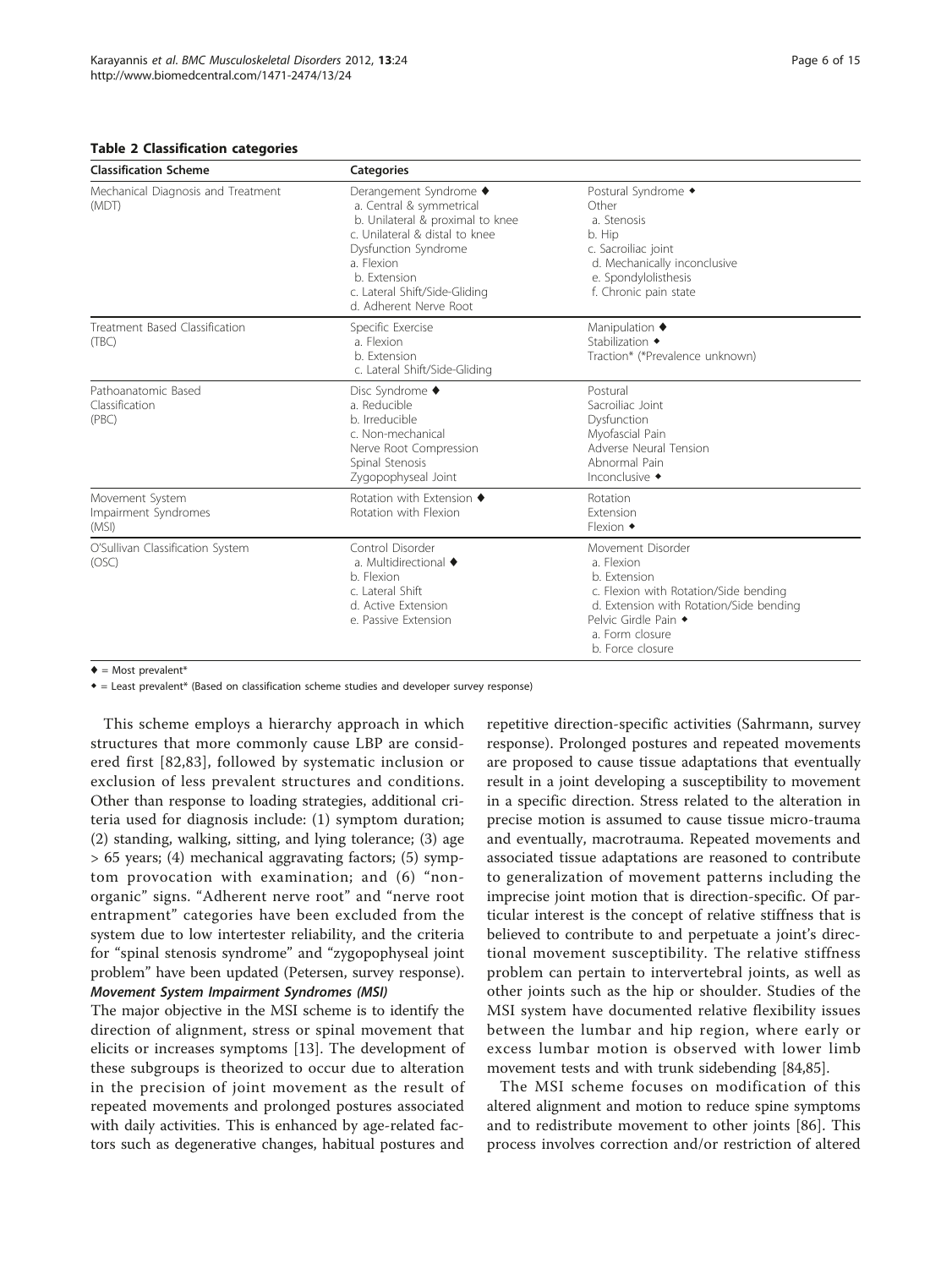lumbar motion in the direction associated with symptoms and facilitation of movement of other joints. Subclassification is confirmed by "modified movement and alignment tests" that correct the impaired spine movement, redistribute motion, or change alignment to reduce or eliminate symptoms. Examination includes tests that "identify tissue adaptations contributing to the identified relative stiffness and associated movement patterns" (Sahrmann, survey response). Tissue adaptations contributing to the patient's altered movement and alignment impairments include motor control alterations in recruitment patterns and timing, de-recruitment, skeletal and muscular performance alterations, stiffness and length. Of critical importance is the biomechanical consideration of muscle performance and recruitment patterns.

## O'Sullivan Classification System (OCS)

The objective of the OCS is to identify the underlying mechanisms that are considered to drive pain. One of these is the identification of maladaptive (pain provocative) spinal postures, movement patterns, and motor control behaviours associated with LBP, which are then used to target treatment. The development and persistence of these impairments is believed to occur due to a maladaptive response to pain ('movement' or 'control' alteration), resulting in a lack of variance in the way tasks are performed and further perpetuation of pain [[14\]](#page-12-0). Impairments are characterized into either 'pain avoidance' (movement category) or 'pain provocation' (control category) behaviour. Pain response is further categorized as either 'adaptive' or 'maladaptive'. 'Adaptive' pain is considered a protective response secondary to an underlying pathological process, whereas 'maladaptive' pain behaviour is viewed as a process in which movement and cognitive behaviours drive the pain, causing a compromise to the neuromusculoskeletal system. Assessment involves subjective and physical examination of pain, cognitive and movement behaviours [[14,36](#page-12-0)]. The OCS involves five levels [\[87](#page-13-0)]: In level one, LBP disorders are separated into 'specific' vs. 'non-specific'. Specific LBP is based on radiological evidence matching the clinical presentation. In level two, the primary pain system is identified as either of a "peripheral" or "central" nervous system disorder. Central nervous system pain disorders (such as regional, neuropathic and fibromyalgia pain disorders) are defined as pain disorders that are constant and non-remitting in nature with no clear mechanical behaviour. Peripheral nervous system disorders refer to localized and anatomically defined pain influenced by mechanical factors, whereas central nervous system disorders refer to constant and widespread pain not clearly influenced by mechanical factors. If the disorder is peripheral, level three involves distinguishing LBP from pelvic girdle pain. Where pain is

thought to arise from spinal structures, the fourth level identifies whether "control impairments" (no movement impairment in direction of pain but impaired control) or "movement impairments" (impairment of movement in the direction of pain provocation associated with fear avoidance behaviour) are drivers of the pain disorder. A directional or postural pattern is determined within each group [\[87\]](#page-13-0). The fifth level involves identification of psychosocial and/or lifestyle factors that may contribute to the disorder.

Management of non-specific chronic LBP disorders that are considered to be of the peripheral nervous system consist of changing movement and cognitive behaviours based on the disorder classification. "Control impairment" disorders involve enhancing control by training movement patterns in order to functionally unload pain sensitive structures. In contrast, the approach to management of "movement impairment" disorders is to facilitate movement in the direction of pain provocation via graded exposure in order to reduce fear avoidance behaviours. The OCS assesses maladaptive physical and cognitive 'drivers of pain' and implements a behavioural intervention that focuses on the cognitive and behavioural change (termed 'Cognitive Functional Therapy' [\[36](#page-12-0)]).

## Review of classification scheme reliability

Quality appraisal scores for each of the intertester reliability articles are reported in Table [3](#page-7-0) using the tool devised by Brink and Louw [\[40](#page-12-0)]. The MSI scheme demonstrates 'substantial' agreement (Kappa > 60%); the OCS displays 'moderate' to 'excellent' agreement (Kappa 40-80%) dependent on training level; the MDT and TBC schemes show 'moderate' agreement (Kappa 40-60%); and the PBC scheme exhibit 'poor to fair' (Kappa < 40%) intertester reliability. Intertester reliability has been evaluated using various methods, from repeated assessments performed on the same or different day, on-site observation vs. video examination, or written information only. Intertester reliability also differs depending on subgroup, test, and training level (Table [4\)](#page-8-0). The most reliable subgroups across schemes include MDT Derangement, TBC Specific Exercise, PBC Zygopophyseal joint/Dysfunction/Postural syndromes, MSI Flexion & Rotation with Flexion and OCS Control-Passive extension. The most reliable tests across schemes include centralisation (i.e., repeated direction specific movement testing) for both MDT and TBC schemes, and more specifically 'repeated flexion' for the TBC scheme. The most/least reliable test for the PBC, MSI and OCS schemes is unknown. In order to improve MDT "derangement syndrome" reliability, subtypes have been reduced from seven to three. The TBC scheme is the only system with no significant difference between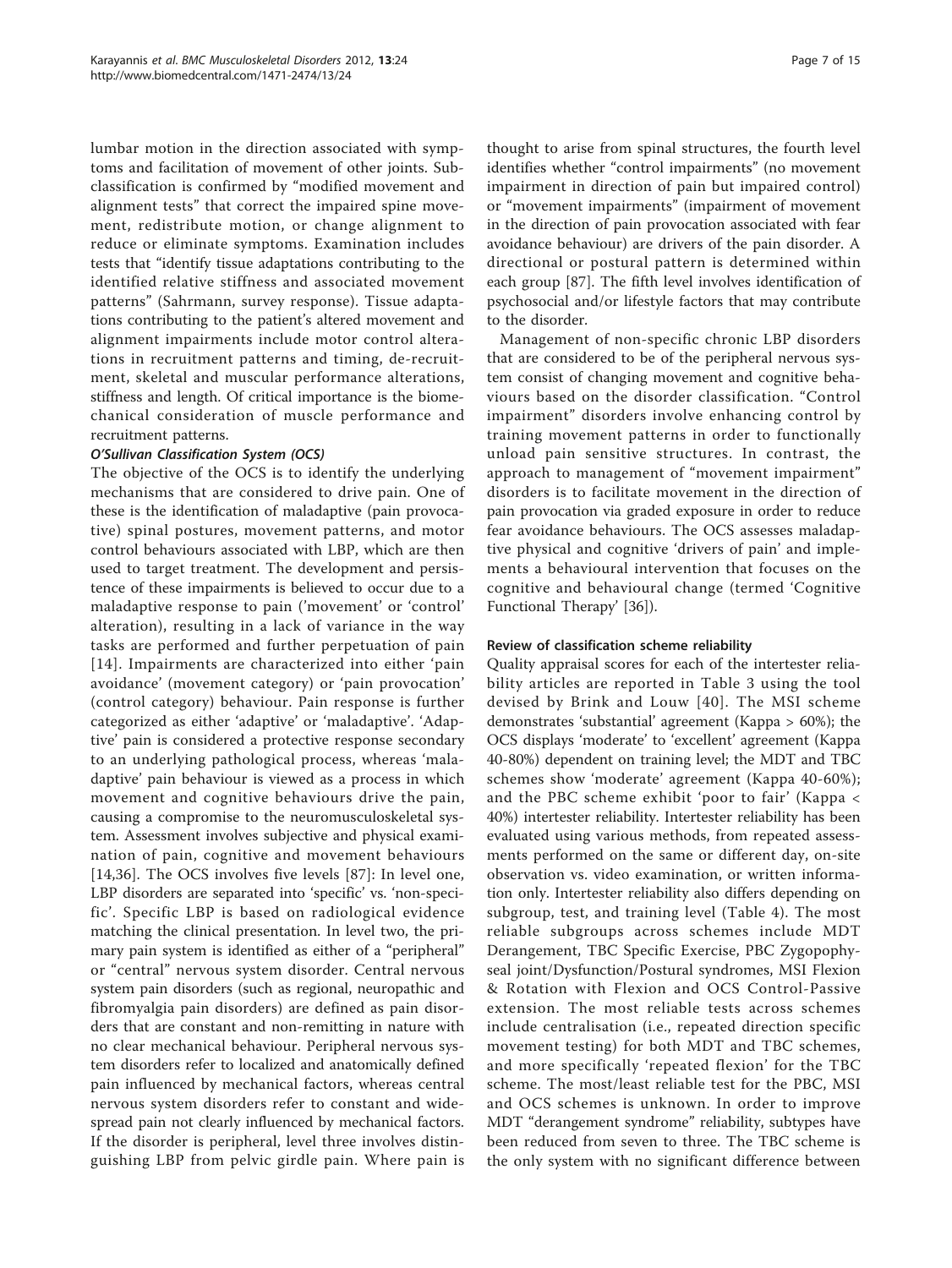| <b>Classification scheme</b>                                                                                                         | Study<br>reference            | Percentage<br>agreement (Mean)           | Kappa value                                    | Confidence interval                                    | Study quality score [40]                                       |
|--------------------------------------------------------------------------------------------------------------------------------------|-------------------------------|------------------------------------------|------------------------------------------------|--------------------------------------------------------|----------------------------------------------------------------|
| Mechanical Diagnosis &<br>Treatment (MDT)                                                                                            | Clare<br>[89,90]              | 91% (main syndrome),<br>76% sub-syndrome | 0.56 (main syndromes),<br>0.68 (sub syndromes) | 0.46-0.66 (main syndrome);<br>0.67-0.69 (sub-syndrome) | 7/13 (5 questions N/A)                                         |
|                                                                                                                                      | Kilby [91]                    | 58-74%                                   |                                                |                                                        | 9/13 (3 questions N/A)                                         |
|                                                                                                                                      | Kilpikoski<br>$[92]$          | 74-95%                                   | $0.6 - 0.7$                                    |                                                        | 11/13 (2 questions N/A)                                        |
|                                                                                                                                      | Razmjou<br>$[93]$             | 93-97%                                   | $0.7 - 0.96$                                   |                                                        | 11/13 (2 questions N/A)                                        |
|                                                                                                                                      | Riddle [94]                   | 39%                                      | 0.26                                           |                                                        | 11/13 (2 questions N/A)                                        |
| Treatment Based<br>Classification(TBC)                                                                                               | Brennan<br>$[95]$             | 83%                                      | $\overline{\phantom{0}}$                       | ÷.                                                     | 7/13 (5 questions N/A)                                         |
|                                                                                                                                      | Fritz [96]                    | 65%                                      | 0.49-0.56                                      |                                                        | 9/13 (4 questions N/A)                                         |
|                                                                                                                                      | Fritz [88]                    | 76%                                      | 0.60                                           | $0.56 - 0.64$                                          | 9/13 (4 questions N/A)                                         |
|                                                                                                                                      | Heiss [97]                    | 31%-55%                                  | $0.14 - 0.45$                                  |                                                        | 10/13 (3 questions N/A)                                        |
|                                                                                                                                      | Henry [98]                    | 79%-81%                                  | 0.60                                           | $0.56 - 0.63$                                          | Not score- able (No full-text<br>article/conference abstract)  |
| Pathoanatomic Based<br>Classification (PBC)                                                                                          | Petersen<br>$[99]$            | 39-72%                                   | $0.44 - 1.0$                                   |                                                        | 11/13 (2 questions N/A)                                        |
| Movement System<br>Impairment Syndromes<br>(MSI)<br><b>Classification scheme</b><br>Movement System<br>Impairment Syndromes<br>(MSI) | Harris-<br>Hayes [100]        | 83%                                      | 0.75                                           | $0.51 - 0.99$                                          | 11/13 (2 questions N/A)                                        |
|                                                                                                                                      | Henry [101] 90%               |                                          | 0.81                                           | $0.78 - 0.83$                                          | Not score- able (No full- text<br>article/conference abstract) |
|                                                                                                                                      | Norton<br>[102]               | 78%                                      | 0.57                                           |                                                        | 9/13 (2 questions N/A)                                         |
|                                                                                                                                      | Trudelle-<br>Jackson<br>[103] | 75%                                      | 0.61                                           | $0.33 - 0.89$                                          | 11/13 (2 questions N/A)                                        |
| O'Sullivan Classification<br>System (OSC)                                                                                            | Dankaerts<br>[104]            | 70-97%                                   | $0.61 - 0.96*$                                 |                                                        | 11/13 (2 questions N/A)                                        |
|                                                                                                                                      | Vibe<br>Fersum<br>[105]       | 73-92%                                   | *Control subgroups<br>only<br>$0.66 - 0.90$    |                                                        | 10/13 (2 questions N/A)                                        |

#### <span id="page-7-0"></span>Table 3 Intertester reliability of the whole classification system

\*N/A denotes critical appraisal question was not applicable to the study design

novice (Kappa 0.44-0.76) and expert clinicians (Kappa 0.52-0.87) [\[88](#page-13-0)]. The OCS [[87\]](#page-13-0) scheme intertester classification reliability improves with training.

## Convergence or divergence between schemes Philosophies

All schemes share the objective to identify directions, movements or control patterns that decrease or increase pain in order to direct treatment. In this respect, we considered that the five schemes could be clustered into two groups. One group (MDT, TBC, and PBC) uses the centralisation phenomenon to guide categorization, but schemes vary in loading dosage, assessment strategies, and intervention options. The other group (MSI and OCS) shares a parallel theme of 'modified' movement and alignment strategies and a common philosophy of

promoting variety and precision of movement, although the proposed mechanism, movement observation focus, and emphasis on identification of concurrent psychosocial factors differ.

#### Assessment methods

The MSI and OCS schemes rely on identification of the symptomatic region or segment during functional lumbo-pelvic and thoraco-lumbar movement tests and are alike in their use of a variety of test positions. MSI tests focus on the influence of hip and pelvic movements on the lumbar spine in both weight bearing and non-weight bearing positions, whereas OCS tests focus on abnormal thoraco-lumbar and lumbopelvic movement primarily in weight bearing positions, determined by pain provocative activities reported by the patient.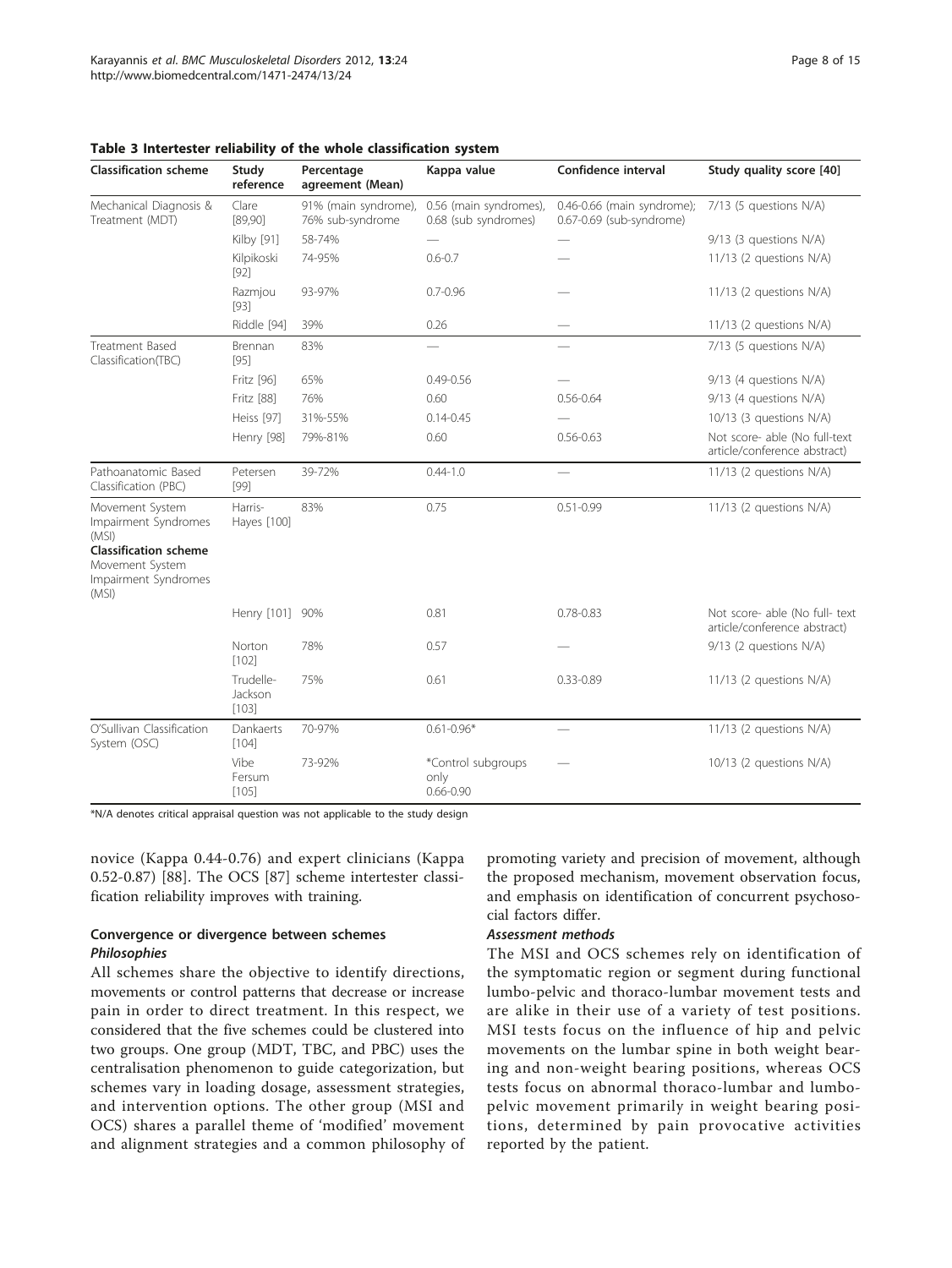| <b>Classification scheme</b>                        | Subgroup & Test Variables*                                                                      | Percentage<br>agreement | Kappa<br>value    | Confidence<br>interval    |
|-----------------------------------------------------|-------------------------------------------------------------------------------------------------|-------------------------|-------------------|---------------------------|
| Mechanical Diagnosis and<br>Treatment               | Most reliable subgroup-Derangement                                                              |                         | 0.96              |                           |
|                                                     | Least reliable subgroup-Unknown                                                                 |                         |                   |                           |
|                                                     | Most reliable test-Centralization                                                               |                         | $0.51 - 0.96$     |                           |
|                                                     | Least reliable test- Lateral shift                                                              |                         | 0.52              |                           |
| Treatment Based Classification*                     | Most reliable subgroup-Specific exercise                                                        | 95%                     |                   |                           |
| *Traction subgroup excluded in<br>all cited studies | Least reliable subgroup-Stabilization                                                           | 64%                     |                   |                           |
|                                                     | Most reliable test-Repeated flexion                                                             |                         | 0.46              |                           |
|                                                     | Least reliable test-Aberrant motion                                                             |                         | 0.18              |                           |
| Pathoanatomic Based<br>Classification               | Most reliable subgroup-Zygopophyseal joint syndrome, Dysfunction<br>syndrome, postural syndrome | 100%                    | 1.00              | 1.00 to 1.00              |
|                                                     | Least reliable subgroup-Myofascial pain (MFP) syndrome and other                                | $MFP = 74%$             | $MFP =$<br>0.44   | $MFP = 0.25$ to<br>0.64   |
|                                                     | Most and least reliable test-Unknown                                                            | Other = $82\%$          | Other $=$<br>0.32 | Other = $0.07$<br>to 0.58 |
|                                                     |                                                                                                 |                         |                   |                           |
| Movement System Impairments                         | Most reliable subgroup-Flexion, Rotation with flexion                                           | 100%                    |                   |                           |
|                                                     | Least reliable subgroup-Rotation                                                                | 84%                     |                   |                           |
|                                                     | Most reliable test-Unknown                                                                      |                         |                   |                           |
|                                                     | Least reliable test-Unknown                                                                     |                         |                   |                           |
| O'Sullivan Classification Scheme                    | Most reliable subgroup-Control-passive extension                                                | 100%                    |                   |                           |
|                                                     | Least reliable subgroup-Control-Active extension                                                | 50%                     |                   |                           |
|                                                     | Most and least reliable test-Unknown                                                            |                         |                   |                           |

<span id="page-8-0"></span>Table 4 Variability in intertester reliability between subgroups and tests

\*Subgroup = the classification category; Test = the observation, movement, or symptomatic response which is used to help distinguish the various subgroups

Differences exist between the two clusters of schemes in frontal plane analysis, with an assessment preference for lumbar spine side gliding (i.e. lateral pelvic translation) (MDT, PBC, and TBC) versus side bending (MSI and OCS). Lumbar rotation is a key MSI assessment component and part of the OCS multi-directional movement categories, but not referred to in other schemes.

#### Patient appropriateness

The primary reason to implement a classification process for non-specific LBP is to facilitate the 'clustering' of signs and symptoms in order to help better direct treatment and improve efficiency of care. However, the application of the subgrouping systems is also likely to apply to specific LBP diagnoses. The application to patients with specific diagnoses has not been tested, nor is it clear whether having a specific 'pathoanatomic' LBP diagnosis facilitates treatment decisions better than an assessment based on the patient's presentation of movement, pain processing, and emotions, cognitions, and behaviours related to their LBP.

For development and reliability purposes, most studies of classification schemes exclude people with diagnoses such as severe kyphosis, scoliosis, ankylosing spondylitis, and rheumatoid arthritis. Spinal stenosis is integrated as a subgroup within some schemes (MDT and PBC) whereas it is considered a specific diagnosis in the OCS and requires further classification. Spinal stenosis is most often classified in the MSI "extension" or "extension-rotation" subgroup, or TBC "specific exercise–flexion" subgroup (Sahrmann and Fritz, survey responses). The OCS scheme considers disc prolapse with radicular pain, spondylolisthesis, degenerative disc disease with positive Modic changes [[106\]](#page-14-0) and positive neural provocation tests as specific LBP diagnoses and are assessed and classified within the scheme. The MSI and OCS scheme developers clarified that principles of the classification approach could be applied to the specific LBP population [[39\]](#page-12-0), but require a 'modified approach' (Sahrmann and O'Sullivan, survey responses), taking into account the known pathological influences on the condition. How this is operationalized is less defined.

Distinguishing 'mechanical' LBP and 'stage' of disorder

Most schemes are designed for those with 'mechanical' LBP, determined from history, and confirmed with physical examination. It is argued that if there is consistency in symptom provocation that can be related to, or altered by application of certain movements or postures, it is deemed a mechanical problem. Although TBC scheme reliability studies have generally targeted the 'acute' (< 3 months duration) LBP population, and MSI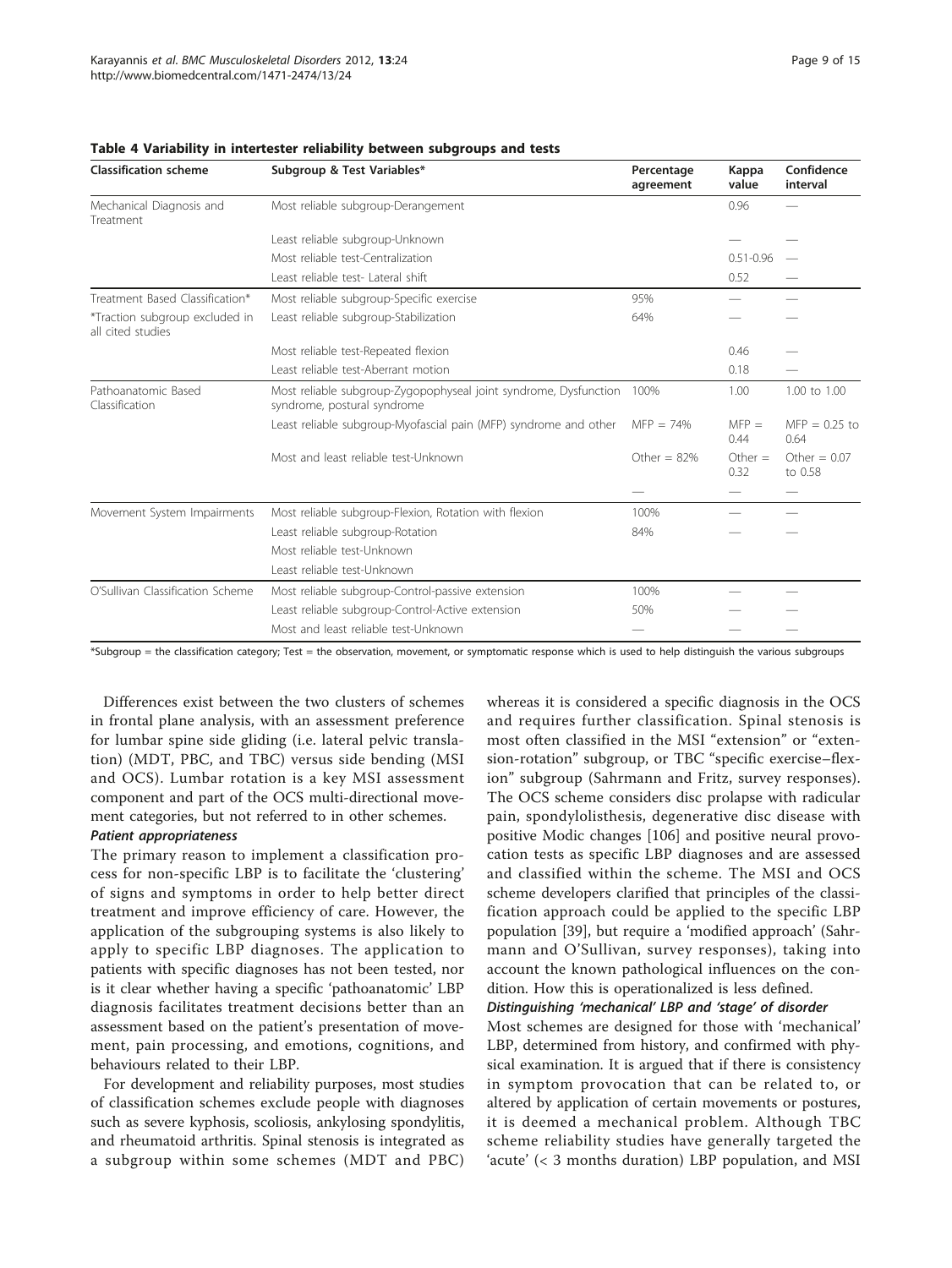and OCS scheme studies have primarily used a 'chronic' (> 3 months) LBP population, scheme developers/ experts consider their scheme appropriate across the LBP stage continuum (all developers/experts, survey response). Table 5 summarises some of the key proposed overlap between subgroups identified within different schemes.

## Consideration of the bio-psycho-social framework within the classification schemes

In addition to the biomechanical system influences on LBP, psychosocial and neurophysiologic systems are equally important to consider in a multidimensional LBP assessment model [[107-109\]](#page-14-0). Both psychosocial factors (historical events/past experience with pain/perception of the present injury seriousness, work/family/ practitioner environment, culture, personality, appraisals, self-efficacy, emotions/mood, educational and socioeconomic levels, sleep disturbance) and neurophysiologic factors [[110\]](#page-14-0) (e.g., pain physiology) potentially influence the movement presentation and frame the pain experience [[111-115\]](#page-14-0) and are likely to be important to consider as moderators of the pain presentation and influence treatment selection. This section focuses on how current classification schemes integrate these aspects in assessment and attempt to distinguish psychosocial domains and neurophysiologic pain mechanisms within the assessment strategy.

## Incorporation of psychosocial factors

As psychosocial factors may contribute to or perpetuate LBP, it can be argued that they cannot be separated from a biomechanical view of LBP. All schemes consider psychological influences, particularly when psychological signs appear dominant in persistent LBP. However, there is disparity across schemes in identification of psychosocial aspects within movement-based categories.

MDT and PBC schemes identify subgroups with an 'abnormal or chronic pain state' by testing for Waddell's 'abnormal illness behaviour' signs [[81\]](#page-13-0) but prioritize treatment of the mechanical presentation first. "Chronic pain" is defined by the MDT and PBC schemes as symptoms that are persistent (i.e., > 12 weeks), widespread and increase with all activity. Patients demonstrate "exaggerated pain behaviour and mistaken beliefs and attitudes about pain and movement" [[10\]](#page-12-0). The MDT rationale is that many psychological factors improve when the mechanical presentation and associated pain improves (Clare, survey response). PBC identifies depression as a key predictor of poor recovery and other psychosocial dimensions as poor prognostic indicators such as distress, job satisfaction, duration of sickness, unemployment and financial incentives (Petersen, survey response). How these variables are identified and integrated with the mechanical diagnosis categories is not specified.

Fear-avoidance is the key psychological feature addressed in the TBC scheme, as a low Fear Avoidance Beliefs Questionnaire (FABQ) score is a criterion for allocation to the "manipulation" subgroup. The classification approach can still be applied to those with a high FABQ, but with modification (Delitto, survey response). Likewise, the MSI scheme incorporates a measure for fear avoidance behaviour, but the developers/experts state this population subtype is atypical within their research and clinical setting (Sahrmann and Van Dillen, survey response). How the MSI scheme would address patients who present with high fear avoidance behaviour, or other psychological features, is not clear. The OCS advocates multidisciplinary management and functional rehabilitation in the presence of dominant psychosocial factors [[87\]](#page-13-0). In the presence of non-dominant psychosocial traits, the OCS also integrates the assessment of psychosocial factors into decision-making and pursues a behavioural intervention.

## Incorporation of neurophysiologic factors

The International Association for the Study of Pain has defined neuropathic pain as "pain initiated or caused by a primary lesion or dysfunction in the nervous system".

| Flexion oriented provocation                                                         | Rotation/Side-bending/Side-gliding oriented<br>provocation                                                      | <b>Extension oriented provocation</b>                                                                                  |
|--------------------------------------------------------------------------------------|-----------------------------------------------------------------------------------------------------------------|------------------------------------------------------------------------------------------------------------------------|
| MDT-Derangement (posterior) or<br>Dysfunction (flexion) or Postural                  | MDT-Derangement (lateral shift) or Dysfunction<br>(lateral shift)                                               | MDT-Derangement (anterior) or Dysfunction (extension)<br>or Spondylolisthesis                                          |
| PBC-Disc syndrome or Postural or<br>Dysfunction (flexion)                            | PBC-Disc syndrome (lateral shift) or Nerve root<br>compression or Dysfunction (lateral shift)                   | PBC-Disc syndrome or Nerve root compression or Spinal<br>stenosis or Zygopophyseal joint or Dysfunction<br>(extension) |
| TBC-Specific exercise (extension) or<br>Stabilisation or Manipulation or<br>Traction | TBC-Specific exercise (side-glide) or Manipulation or<br>Stabilisation                                          | TBC-Specific exercise (flexion) or Stabilisation or<br>Manipulation                                                    |
| MSI-Flexion                                                                          | MSI- Rotation, Rotation with Flexion or Extension                                                               | MSI-Extension                                                                                                          |
| OCS-Control-Flexion or Movement-<br>Flexion                                          | OCS-Control-Lateral shift or Multidirectional or<br>Movement-Flexion or Extension with Rotation/Side<br>bendina | OCS-Control-Active or Passive Extension or Movement-<br><b>Extension</b>                                               |

#### Table 5 Proposed subgroup overlap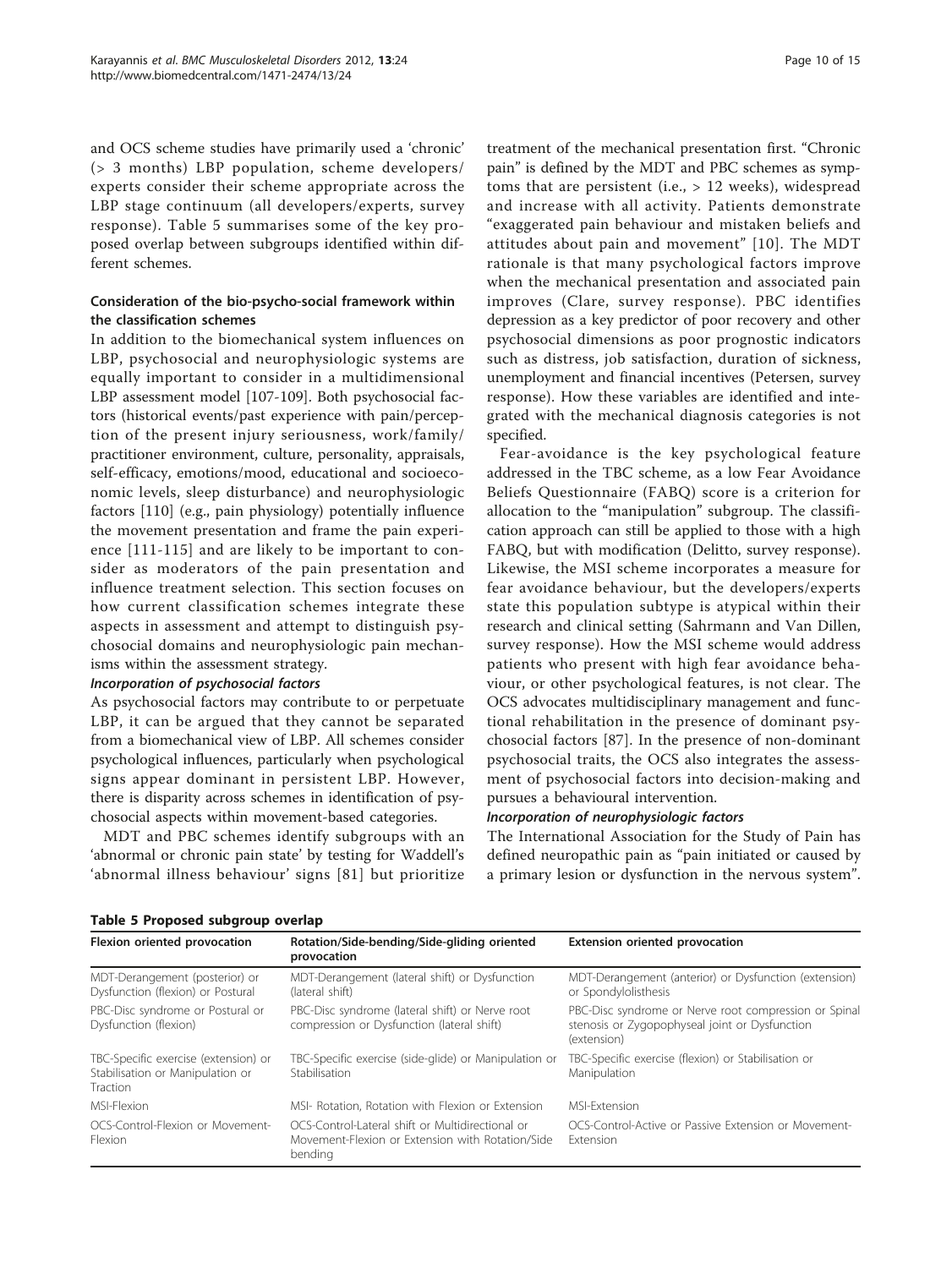In an effort to distinguish neuropathic pain from nociceptive system hyperexcitabiity (i.e., central sensitization) [[116\]](#page-14-0) a more precise definition of neuropathic pain has been proposed as "pain which arises as a direct consequence of a lesion or disease affecting the somatosensory system" [[117](#page-14-0)]. Where the nociceptive system generates activity without adequate peripheral sensory ending activation, correlates of the neuroanatomic distribution, pain consistency, stimulus-response proportion, history of injury, and findings from a clinical neurologic examination may help to distinguish the likelihood of neuropathic versus nociceptive pain origin. Anatomic location of the lesion/disease can also help to divide neuropathic pain into peripheral and central nervous system subtypes. Recent studies suggest prevalence of neuropathic pain in patients with low back and leg pain is 37% [[15\]](#page-12-0) to 41% [[118](#page-14-0)] and is characterised by certain signs, such as radicular pain, higher ratings of pain intensity, depression, panic, anxiety and sleep disorders [[119\]](#page-14-0). LBP patients presenting with neuropathic features tend to have poorer outcomes, hence, consideration of LBP states beyond subcategories of nociceptive (mechanical) or inflammatory (chemical) pain in favour of considering LBP as a 'nervous system/neurodegenerative disease' [[120\]](#page-14-0) may provide more comprehensive pain assessment and treatment. It should be acknowledged that neuropathic pain could co-exist with other pain types (i.e., mechanical or chemical), and central sensitization (amplification of transmission pathways within the central nervous system) is one mechanism that can contribute to neuropathic pain. Deciding which pain subtype is more important or dominant is based largely on clinical judgement.

Although most classification schemes provide a biomechanical or presumed pathoanatomic explanation for the presence of pain, few attempt to distinguish between various pain mechanisms. The OCS differentiates pain systems into either a centrally mediated or peripherally mediated pain category [[39\]](#page-12-0). These features are distinguished from one another within the classification process by clinical expert judgment based on a patient's pain behaviour. The "abnormal pain state" subgroup proposed by the MDT and PBC schemes potentially capture some neuropathic characteristics and the PBC scheme provides an "adverse neural tension" category which may further highlight a particular neuropathic subset. However, these categories imply the pain states are separate and do not co-exist or interrelate with more mechanically based subgroups.

## **Discussion**

Five movement based classification schemes were identified and, from a broad perspective, the theoretical basis and key elements can be generalised into two main approaches. One approach (MDT, TBC, and PBC) is initially guided by evaluation of the response to loading the spine in different directions, and the other (MSI and OCS) is guided by identification of strategies of modified movement along with a process of diagnostics. Inter-tester reliability across schemes varies depending upon the subgroup and level of training, with ranges from 'poor to fair' (PBC), 'moderate' (MDT, TBC, OCS), 'substantial' (MSI), and 'excellent' (OCS).

Several areas of convergence and divergence were identified between schemes. Most share a common clinical reasoning strategy to classify patients into subgroups based on relevance of a specific movement direction to the symptoms in order to direct intervention and predict outcomes. The MDT, TBC and PBC schemes also offer categories for patients who do not fit into a directional preference. MDT, TBC, and PBC schemes converge in their use of repeated spinal movements to investigate the phenomenon of centralisation of pain, but diverge in their relative emphasis on this parameter, the inclusion of additional assessment options, and differences in the recommended treatments. The MSI and OCS schemes share the use of modification of painful movement to aid allocation to a subgroup, but they diverge in their emphasis on impairments, the specific clinical tests used, and the relative emphasis on neurophysiologic and psychosocial factors. Differences between classification philosophies and strategies are greater than similarities. Disparity clearly exists between pursuit of a pathoanatomical source of pain (PBC) versus the disengagement from this model (all other schemes). The MDT scheme places emphasis on ignoring known structural pathology and assesses initial pain response to movement in an effort to determine if the centralisation phenomenon can be elicited. The MSI scheme would consider this an inappropriate strategy for a spinal stenosis condition and the TBC scheme would more likely cease provocative movement testing to determine if manipulation or stabilisation exercises would be of benefit. MDT, TBC, MSI, and OCS schemes are designed around a preferred treatment strategy for each subgroup; however, the PBC scheme deliberately avoids selection of treatment.

Diversity exists across schemes in the extent of their consideration of the biopsychosocial framework. In regards to the psychosocial aspects of LBP, the current emphasis in the majority of schemes (MDT, PBC, and TBC) has been to focus on "magnified illness behaviour" [[121\]](#page-14-0) and the "fear-avoidance" [[111\]](#page-14-0) model to assess the influence of psychological factors in LBP. The OCS scheme appears to integrate a wider psychological spectrum of the attention, cognitive, beliefs and behavioural aspect of LBP. This viewpoint is based on previous OCS studies, which have used the Tampa Scale for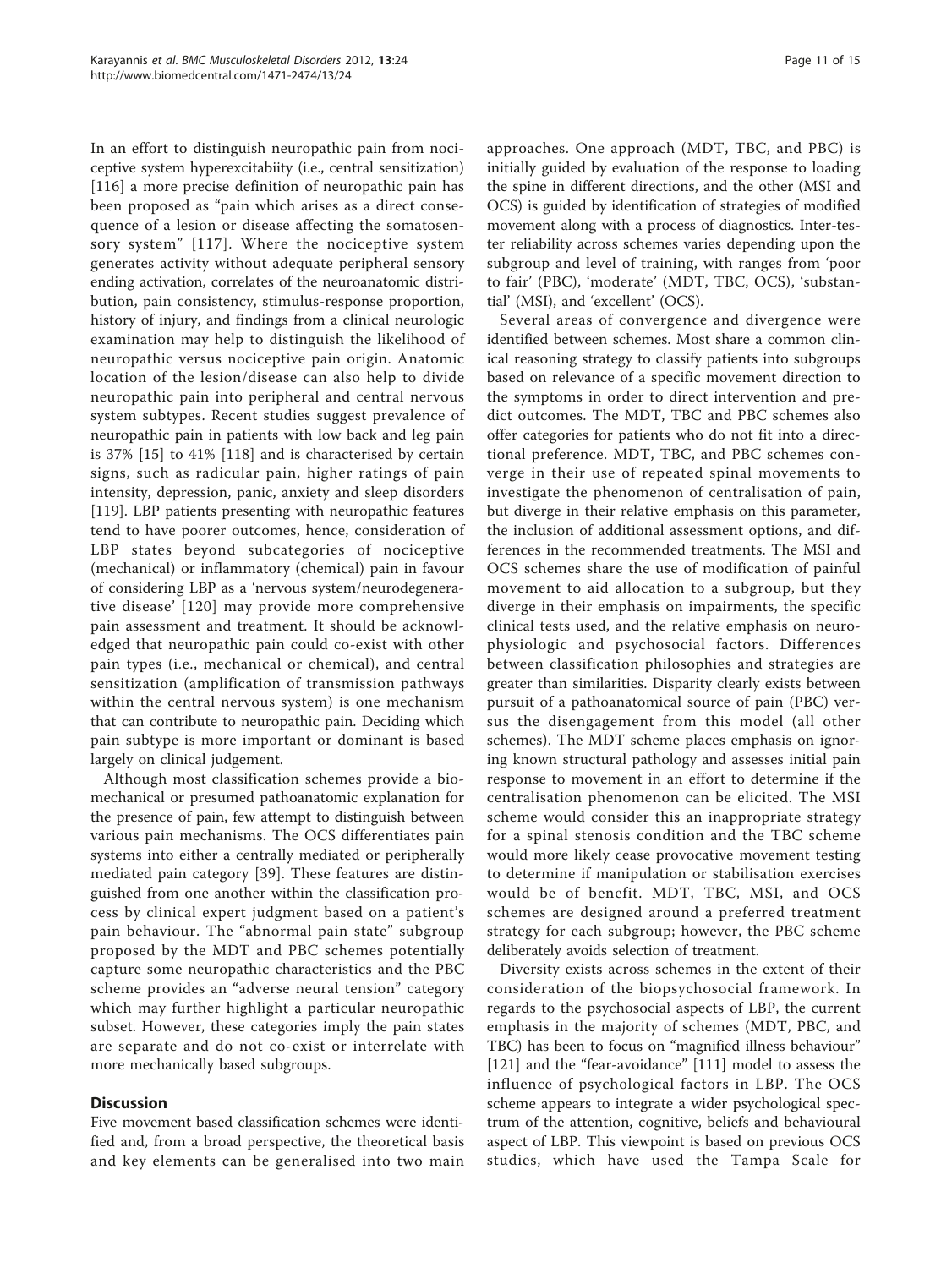<span id="page-11-0"></span>Kinesiophobia [[122](#page-14-0)], Örebro Musculoskeletal Pain Screening Questionnaire, Hopkins Symptoms Check List, and FABQ [[87\]](#page-13-0), in addition to the scheme's emphasis on incorporating a biopsychosocial model. There is currently a divergence in opinion on how to address psychosocial aspects of LBP. MDT and PBC schemes preferentially treat the mechanical dysfunction regardless of psychological presentation, with the intention that improvement in symptoms may positively affect the psychological domain [\[123\]](#page-14-0). The TBC scheme focuses on one behavioural dimension of pain to guide assessment. The OCS scheme attempts to address the cognitive and behavioural aspects of LBP. Future research could explore which approach best reduces persistent or recurrent pain, or if additional psycho-social dimensions should be assessed (i.e., happiness [\[124](#page-14-0)], optimism [[125](#page-14-0)], self-efficacy [\[126](#page-14-0)], stress hardiness [[127](#page-14-0)], sense of coherence [\[128](#page-14-0)], treatment expectancy [[129\]](#page-14-0), life satisfaction [[130\]](#page-14-0), mindfulness [[131\]](#page-14-0)) from both patient and practitioner [\[132\]](#page-14-0) perspectives.

Further diversity exists across schemes in the extent of their consideration of the neurophysiological aspects of pain within the biopsychosocial framework. Although the MDT scheme acknowledges a "chronic pain state" category, the definition of this subgroup pertains primarily to dominance of psychological factors and less on pain systems theory. For example, if a mechanical approach did not decrease fear avoidance, then a graded exercise intervention would be applied. The PBC scheme may hold a broader perspective of altered sensory features, by including "abnormal pain state" and "adverse neural tension" categories. The OCS scheme separates pain systems into "centrally mediated" and "peripherally mediated" subgroups, although operational criteria require development. How these subgroups relate to a proposed neuropathic pain grading system [[117](#page-14-0)] remains unknown.

Clinical trials are required to validate the use of subgrouping in low back pain. Although additional work is required to determine the optimal sequence of trials to be conducted, at minimum randomised controlled trials are required to determine whether classification of patients on the basis of these schemes leads to better outcomes for people with low back pain. Additional trials are necessary which investigate the relative importance of different aspects of the schemes for treatment outcome (e.g. consideration of movement vs. psychological perspectives).

## Conclusions

Perhaps one reason for the variety of subgrouping schemes lies in the rationale that one assessment method cannot be applicable to all types of patient characteristics, or adequately capture the diverse pool of responses from a single assessment strategy. In contrast, the broad selection of schemes may symbolize a beneficial diversity in assessment viewpoints, or hold insight on proficient and deficient elements within classification systems. It would be of interest to examine which patient profiles respond more favourably to a 'repeated movement' approach or a 'modified movement approach'.

The question has been raised as to whether existing schemes adequately identify the presence of neuropathic pain, which may have implications in terms of seeking the appropriate intervention. Contemporary pain models suggest that different neurophysiologic pathways can distort the perception of pain. Although patients experiencing LBP can be focused on 'what structure' is causing their pain and clinicians can feel compelled to provide patients with a structurally based answer, this often poses a diagnostic dilemma. Broadening the question to 'what processes' are causing the LBP, for example, through neuroscience pain based [[133\]](#page-14-0), contextual cognitive behavioural therapy [[111,134\]](#page-14-0), mindfulness based stress-reduction [\[131\]](#page-14-0), or biomechanically but less pathoanatomically focused oriented education may provide additional benefit. Future studies could address whether early identification and targeted education and treatment of neurophysiologically based pain subtypes, or matching a patient's psychological characteristics with the various education styles improves outcomes.

## Additional material

[Additional file 1: A](http://www.biomedcentral.com/content/supplementary/1471-2474-13-24-S1.DOC)ppendix A. Critical appraisal tool for validity and reliability studies of objective clinical tools, \*Items related to reliability (adapted from Brink & Louw, 2011).

#### Acknowledgements

The authors would like to thank the following classification scheme developers and experts for their survey feedback and review of the final manuscript: Dr. Helen Clare (MDT), Prof. Anthony Delitto (TBC), Prof. Julie Fritz (TBC), Prof. Peter O'Sullivan (OCS), Dr. Tom Petersen (PBC), Prof. Shirley Sahrmann (MSI), and Prof. Linda Van Dillen (MSI). NK is supported by a PhD scholarship from the National Health and Medical Research Council (NHMRC) of Australia Centre for Clinical Research Excellence in Spine Pain, Injury, & Health, The University of Queensland International Research Tuition Award, and the American Academy of Orthopaedic Manual Physical Therapists– Cardon Grant Award. PH is supported by a Senior Principal Research Fellowship from the NHMRC of Australia.

#### Authors' contributions

NK, GJ, and PH have been involved in drafting, revision, and final approval of this manuscript.

#### Competing interests

The authors declare that they have no competing interests.

Received: 1 April 2011 Accepted: 20 February 2012 Published: 20 February 2012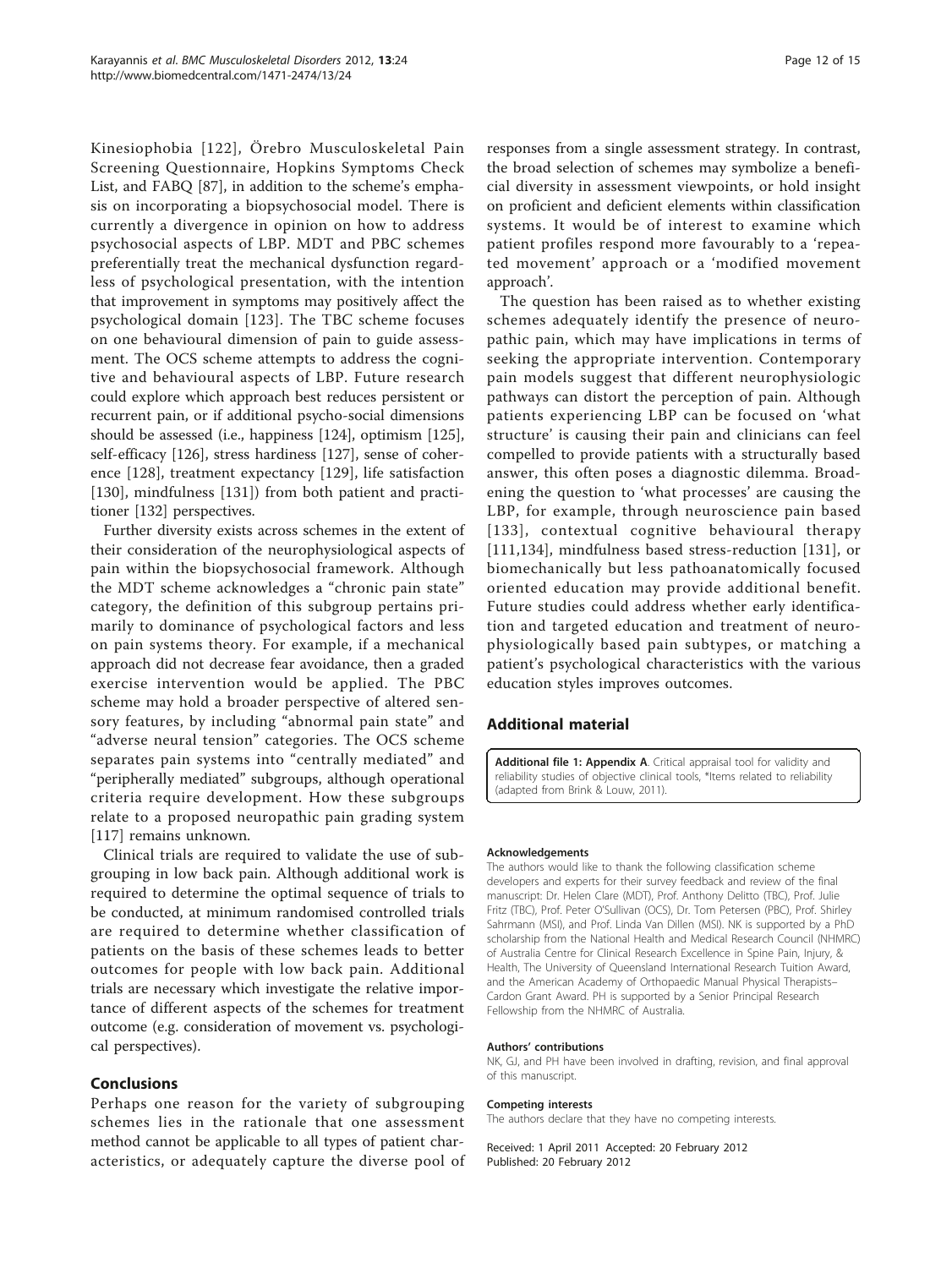#### <span id="page-12-0"></span>References

- Borkan JM, Koes B, Reis S, Cherkin DC: A report from the second international forum for primary care research on low back pain. Reexamining priorities. Spine (Phila Pa 1976) 1998, 23:1992-1996.
- 2. Cherkin D, Kovacs FM, Croft P, Borkan J, Foster NE, Oberg B, Urrutia G, Zamora J: The ninth international forum for primary care research on low back pain. Spine (Phila Pa 1976) 2009, 34:304-307.
- 3. Rose SJ: [Physical therapy diagnosis: role and function.](http://www.ncbi.nlm.nih.gov/pubmed/2740444?dopt=Abstract) Phys Ther 1989, 69:535-537.
- 4. Moffroid MT, Haugh LD, Henry SM, Short B: [Distinguishable groups of](http://www.ncbi.nlm.nih.gov/pubmed/8066515?dopt=Abstract) [musculoskeletal low back pain patients and asymptomatic control](http://www.ncbi.nlm.nih.gov/pubmed/8066515?dopt=Abstract) [subjects based on physical measures of the NIOSH Low Back Atlas.](http://www.ncbi.nlm.nih.gov/pubmed/8066515?dopt=Abstract) Spine 1994, 19:1350-1358.
- 5. Cieza A, Stucki G, Weigl M, Disler P, Jackel W, van der Linden S, Kostanjsek N, de Bie R: ICF core sets for low back pain. J Rehabil Med 2004, 36:69-74.
- 6. Werneke MW, Hart DL: [Categorizing patients with occupational low back](http://www.ncbi.nlm.nih.gov/pubmed/14984296?dopt=Abstract) [pain by use of the Quebec Task Force Classification system versus pain](http://www.ncbi.nlm.nih.gov/pubmed/14984296?dopt=Abstract) [pattern classification procedures: discriminant and predictive validity.](http://www.ncbi.nlm.nih.gov/pubmed/14984296?dopt=Abstract) Phys Ther 2004, 84:243-254.
- 7. Bautz-Holter E, Sveen U, Cieza A, Geyh S, Roe C: [Does the international](http://www.ncbi.nlm.nih.gov/pubmed/19002088?dopt=Abstract) [classification of functioning, disability and health \(ICF\) core set for low](http://www.ncbi.nlm.nih.gov/pubmed/19002088?dopt=Abstract) back pain cover the patients' [problems? A cross-sectional content](http://www.ncbi.nlm.nih.gov/pubmed/19002088?dopt=Abstract)[validity study with a Norwegian population.](http://www.ncbi.nlm.nih.gov/pubmed/19002088?dopt=Abstract) Eur J Phys Rehabil Med 2008, 44:387-397.
- 8. Cieza A, Stucki G, Weigl M, Disler P, J√§ckel W, van der Linden S, Kostanjsek N, de Bie R: ICF Core Sets for low back pain. J of Rehabil Med, Supplement 2004, 69-74.
- Paul B, Leitner C, Vacariu G, Wick F, Zehetmayer S, Matzner M, Mittermaier C, Vanecek E, Ebenbichler G: Low-back pain assessment based on the brief ICF core sets diagnostic relevance of motor performance and psychological tests. American J of Phys Med and Rehabil 2008, 87:452-460.
- 10. McKenzie R, May S: The lumbar spine, mechanical diagnosis and therapy. 2 edition. Waikanae: Spinal Publications New Zealand Ltd; 2003.
- 11. Delitto A, Erhard RE, Bowling RW, DeRosa CP, Greathouse DG: [A treatment](http://www.ncbi.nlm.nih.gov/pubmed/7770494?dopt=Abstract)[based classification approach to low back syndrome: identifying and](http://www.ncbi.nlm.nih.gov/pubmed/7770494?dopt=Abstract) [staging patients for conservative treatment.](http://www.ncbi.nlm.nih.gov/pubmed/7770494?dopt=Abstract) Phys Ther 1995, 75:470-489.
- 12. Petersen T, Laslett M, Thorsen H, Manniche C, Ekdahl C, Jacobsen S: [Diagnostic classification of non-specific low back pain. A new system](http://www.ncbi.nlm.nih.gov/pubmed/22234575?dopt=Abstract) [integrating patho-anatomic and clinical categories.](http://www.ncbi.nlm.nih.gov/pubmed/22234575?dopt=Abstract) Physiother Theory & Practice 2003, 19:213-237.
- 13. Sahrmann SA: Diagnosis and treatment of movement impairment syndromes St. Louis: Mosby, Inc; 2002.
- 14. O'Sullivan P: [Diagnosis and classification of chronic low back pain](http://www.ncbi.nlm.nih.gov/pubmed/16154380?dopt=Abstract) [disorders: maladaptive movement and motor control impairments as](http://www.ncbi.nlm.nih.gov/pubmed/16154380?dopt=Abstract) [underlying mechanism.](http://www.ncbi.nlm.nih.gov/pubmed/16154380?dopt=Abstract) Man Ther 2005, 10:242-255.
- 15. Freynhagen R, Baron R, Gockel U, Tölle TR: painDETECT: [a new screening](http://www.ncbi.nlm.nih.gov/pubmed/17022849?dopt=Abstract) [questionnaire to identify neuropathic components in patients with back](http://www.ncbi.nlm.nih.gov/pubmed/17022849?dopt=Abstract) [pain.](http://www.ncbi.nlm.nih.gov/pubmed/17022849?dopt=Abstract) Curr Med Res Opin 2006, 22:1911-1920.
- 16. Hall H, McIntosh G, Boyle C: [Effectiveness of a low back pain classification](http://www.ncbi.nlm.nih.gov/pubmed/19501026?dopt=Abstract) [system.](http://www.ncbi.nlm.nih.gov/pubmed/19501026?dopt=Abstract) Spine J 2009, 9:648-657.
- 17. Schäfer A, Hall T, Briffa K: [Classification of low back-related leg pain-a](http://www.ncbi.nlm.nih.gov/pubmed/18165145?dopt=Abstract) [proposed patho-mechanism-based approach.](http://www.ncbi.nlm.nih.gov/pubmed/18165145?dopt=Abstract) Man Ther 2009, 14:222-230.
- 18. Carmody TP: Psychosocial subgroups, coping, and chronic low-back pain. J of Clin Psychol in Medical Settings 2001, 8:137-148.
- 19. Coste J, Paolaggi JB, Spira A: [Classification of nonspecific low-back-pain](http://www.ncbi.nlm.nih.gov/pubmed/1411753?dopt=Abstract) [.1. Psychological involvement in low-back-pain](http://www.ncbi.nlm.nih.gov/pubmed/1411753?dopt=Abstract)–a clinical, descriptive [approach.](http://www.ncbi.nlm.nih.gov/pubmed/1411753?dopt=Abstract) Spine 1992, 17:1028-1037.
- 20. Keefe FJ, Bradley LA, Crisson JE: [Behavioral assessment of low back pain:](http://www.ncbi.nlm.nih.gov/pubmed/2137905?dopt=Abstract) [identification of pain behavior subgroups.](http://www.ncbi.nlm.nih.gov/pubmed/2137905?dopt=Abstract) Pain 1990, 40:153-160.
- 21. Hill JC, Dunn KM, Lewis M, Mullis R, Main CJ, Foster NE, Hay EM: A primary care back pain screening tool: identifying patient subgroups for initial treatment. Arthritis Care Res 2008, 59:632-641.
- 22. Johansson E, Lindberg P: Low back pain patients in primary care: subgroups based on the multidimensional pain inventory. Internat J of Behav Med 2000, 7:340-352.
- 23. Klapow JC, Slater MA, Patterson TL, Atkinson JH, Weickgenant AL, Grant I, Garfin SR: [Psychosocial factors discriminate multidimensional clinical](http://www.ncbi.nlm.nih.gov/pubmed/8657435?dopt=Abstract) [groups of chronic low back pain patients.](http://www.ncbi.nlm.nih.gov/pubmed/8657435?dopt=Abstract) Pain 1995, 62:349-355.
- 24. McNeill TW, Sinkora G, Leavitt F: [Psychologic classification of low-back](http://www.ncbi.nlm.nih.gov/pubmed/2950602?dopt=Abstract) [pain patients: a prognostic tool.](http://www.ncbi.nlm.nih.gov/pubmed/2950602?dopt=Abstract) Spine 1986, 11:955-959.
- 25. Talo S, Rytokoski U, Puukka P: [1992 Volvo award in clinical sciences.](http://www.ncbi.nlm.nih.gov/pubmed/1384150?dopt=Abstract) [Patient classification, a key to evaluate pain treatment: a psychological](http://www.ncbi.nlm.nih.gov/pubmed/1384150?dopt=Abstract) [study in chronic low back pain patients.](http://www.ncbi.nlm.nih.gov/pubmed/1384150?dopt=Abstract) Spine 1992, 17:998-1010.
- 26. Fritz J: Sub-grouping patients with low back pain: evolution of a classification approach to physical therapy (vol 37, pg 290, 2007). J Orthop Sports Phys Ther 2007, 37:769-769.
- 27. Fritz JM, Delitto A, Erhard RE: Comparison of classification-based physical therapy with therapy based on clinical practice guidelines for patients with acute low back pain: a randomized clinical trial. Spine (Phila Pa 1976) 2003, 28:1363-1371, discussion 1372.
- 28. Byrne K, Doody C, Hurley DA: [Exercise therapy for low back pain: a small](http://www.ncbi.nlm.nih.gov/pubmed/16084749?dopt=Abstract)[scale exploratory survey of current physiotherapy practice in the](http://www.ncbi.nlm.nih.gov/pubmed/16084749?dopt=Abstract) [Republic of Ireland acute hospital setting.](http://www.ncbi.nlm.nih.gov/pubmed/16084749?dopt=Abstract) Man Ther 2006, 11:272-278.
- 29. Poitras S, Blais R, Swaine B, Rossignol M: [Management of work-related low](http://www.ncbi.nlm.nih.gov/pubmed/16253046?dopt=Abstract) [back pain: a population-based survey of physical therapists.](http://www.ncbi.nlm.nih.gov/pubmed/16253046?dopt=Abstract) Phys Ther 2005, 85:1168-1181.
- 30. Hamm L, Mikkelsen B, Kuhr J, StØvring H, Munck A, Kragstrup J: Danish physiotherapists' management of low back pain. Advances in Physiother 2003, 5:109-113.
- 31. Foster NE, Thompson KA, Baxter GD, Allen JM: Management of nonspecific low back pain by physiotherapists in Britain and Ireland. A descriptive questionnaire of current clinical practice. Spine (Phila Pa 1976) 1999, 24:1332-1342.
- 32. Battie MC, Cherkin DC, Dunn R, Ciol MA, Wheeler KJ: [Managing low back](http://www.ncbi.nlm.nih.gov/pubmed/8115455?dopt=Abstract) [pain: attitudes and treatment preferences of physical therapists.](http://www.ncbi.nlm.nih.gov/pubmed/8115455?dopt=Abstract) Phys Ther 1994, **74**:219-226.
- 33. Jackson DA: How is low back pain managed?: Retrospective study of the first 200 patients with low back pain referred to a newly established community-based physiotherapy department. Physiother 2001, 87.
- Gracey JH, McDonough SM, Baxter GD: Physiotherapy management of low back pain: a survey of current practice in northern Ireland. Spine (Phila Pa 1976) 2002, 27:406-411.
- 35. Ford J, Story I, O'Sullivan P, McMeeken J: Classification systems for low back pain: a review of the methodology for development and validation. Phys Ther Reviews 2007, 12:33-42.
- 36. O'Sullivan PB: 'Clinical Instability' [of the lumbar spine: its pathological](http://www.ncbi.nlm.nih.gov/pubmed/22356181?dopt=Abstract) [basis, diagnosis and conservative management.](http://www.ncbi.nlm.nih.gov/pubmed/22356181?dopt=Abstract) In Grieve's Modern Manual Therapy, The Vertebral Column Edited by: Jull JDBaGA , 3 2004, 311-331, Churchill Livingstone.
- 37. McKenzie R: Part A: The Lumbar Spine Mechanical Diagnosis and Therapy. The Prince Charles Hospital, Brisbane, Qld Australia 2009.
- 38. Sahrmann SA: Diagnosis & Treatment of Movement System Impairment Syndromes: Introduction to Concepts & Application. Methodist Dallas Medical Center Dallas, TX, USA; 2009.
- 39. O'Sullivan PB: Management of Chronic Low Back Pain Disorders: From a mechanism based bio-psycho-social perspective. Royal Brisbane Hospital, Herston, Qld, Australia Musculoskeletal Physiotherapy Australia; 2009, 38.
- 40. Brink Y, Louw QA: Clinical instruments: reliability and validity critical appraisal. J of Evaluation in Clinical Prac 2011, 1-7.
- 41. Portney L, Watkins M: Statistical Measures of Reliability. Foundations of Clinical Research: Applications to Practice New Jersey: Appleton and Lange; 1993, 518.
- 42. Hefford C: [McKenzie classification of mechanical spinal pain: profile of](http://www.ncbi.nlm.nih.gov/pubmed/17188547?dopt=Abstract) [syndromes and directions of preference.](http://www.ncbi.nlm.nih.gov/pubmed/17188547?dopt=Abstract) Man Ther 2008, 13:75-81.
- 43. McKenzie R: [Low back pain.](http://www.ncbi.nlm.nih.gov/pubmed/3452073?dopt=Abstract) N Z Med J 1987, 100:428-429.
- Maluf KS, Sahrmann SA, Van Dillen LR: [Use of a classification system to](http://www.ncbi.nlm.nih.gov/pubmed/11046197?dopt=Abstract) [guide nonsurgical management of a patient with chronic low back pain.](http://www.ncbi.nlm.nih.gov/pubmed/11046197?dopt=Abstract) Phys Ther 2000, 80:1097-1111.
- 45. O'Sullivan PB: Lumbar segmental 'instability'[: clinical presentation and](http://www.ncbi.nlm.nih.gov/pubmed/10688954?dopt=Abstract) [specific stabilizing exercise management.](http://www.ncbi.nlm.nih.gov/pubmed/10688954?dopt=Abstract) Man Ther 2000, 5:2-12.
- Bendebba M, Torgerson WS, Long DM: [A validated, practical classification](http://www.ncbi.nlm.nih.gov/pubmed/10863049?dopt=Abstract) [procedure for many persistent low back pain patients.](http://www.ncbi.nlm.nih.gov/pubmed/10863049?dopt=Abstract) Pain 2000, 87:89-97.
- 47. Bergstrom G, Bodin L, Jensen IB, Linton SJ, Nygren ÖL: [Long-term, non](http://www.ncbi.nlm.nih.gov/pubmed/22183204?dopt=Abstract)[specific spinal pain: reliable and valid subgroups of patients.](http://www.ncbi.nlm.nih.gov/pubmed/22183204?dopt=Abstract) Behav Research & Ther 2001, 39:75-87.
- 48. Bernard TN, Kirkaldywillis WH: Recognizing Specific Characteristics of Nonspecific Low-Back-Pain. Clin Orthop Rel Res 1987, 266-280.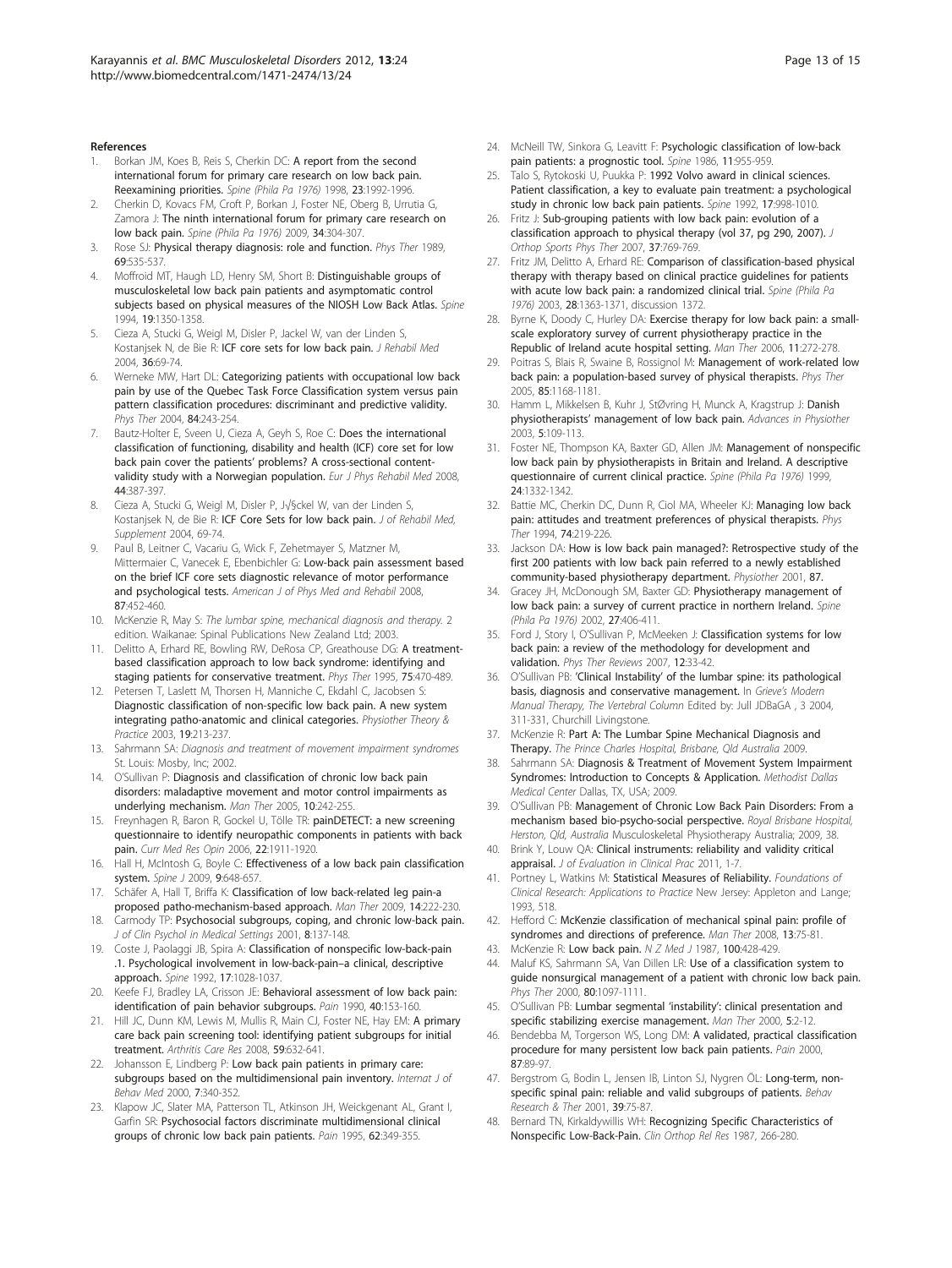- <span id="page-13-0"></span>49. Binkley J, Finch E, Hall J, Black T, Gowland C, DeRosa CP, Beattie P, Roy SH: [Diagnostic classification of patients with low back pain: report on a](http://www.ncbi.nlm.nih.gov/pubmed/8438002?dopt=Abstract) [survey of physical therapy experts.](http://www.ncbi.nlm.nih.gov/pubmed/8438002?dopt=Abstract) Phys Ther 1993, 73:138-155.
- 50. Derosa CP, Porterfield JA: [A physical therapy model for the treatment of](http://www.ncbi.nlm.nih.gov/pubmed/1533940?dopt=Abstract) [low-back-pain.](http://www.ncbi.nlm.nih.gov/pubmed/1533940?dopt=Abstract) Phys Ther 1992, 72:261-269.
- 51. Halpern M: Functional assessment taxonomy relevant to low-back impairments. J of Occupat Rehabil 2001, 11:201-215.
- 52. Harper AC, Harper DA, Lambert LJ, Andrews HB, Lo SK, Ross FM, Straker LM: [Symptoms of impairment, disability and handicap in low-back-pain](http://www.ncbi.nlm.nih.gov/pubmed/1408315?dopt=Abstract)–a [taxonomy.](http://www.ncbi.nlm.nih.gov/pubmed/1408315?dopt=Abstract) Pain 1992, 50:189-195.
- 53. Heinrich I, O'HARE H, Sweetman B, Anderson JAD: Validation aspects of an empirically derived classification for non-specific low back pain. Statistician 1985, 34:215-230.
- 54. Hilfiker R, Obrist S, Christen G, Lorenz T, Cieza A: The use of the comprehensive international classification of functioning, disability and health core set for low back pain in clinical practice: a reliability study. Physiother Research Internat 2009, 14:147-166.
- 55. Rundell SD, Davenport TE, Wagner T: [Physical therapist management of](http://www.ncbi.nlm.nih.gov/pubmed/19008329?dopt=Abstract) [acute and chronic low back pain using the world health organization](http://www.ncbi.nlm.nih.gov/pubmed/19008329?dopt=Abstract)'s [international classification of functioning, disability and health.](http://www.ncbi.nlm.nih.gov/pubmed/19008329?dopt=Abstract) Phys Ther 2009, 89:82-90.
- 56. Paul B, Leitner C, Vacariu G, Wick F, Zehetmayer S, Matzner M, Mittermaier C, Vanecek E, Ebenbichler G: [Low-back pain assessment based](http://www.ncbi.nlm.nih.gov/pubmed/18496247?dopt=Abstract) on the brief ICF Core Sets–[diagnostic relevance of motor performance](http://www.ncbi.nlm.nih.gov/pubmed/18496247?dopt=Abstract) [and psychological tests.](http://www.ncbi.nlm.nih.gov/pubmed/18496247?dopt=Abstract) Am J Phys Med Rehabil 2008, 87:452-460.
- 57. Kuijer W, Brouwer S, Preuper HRS, Groothoff JW, Geertzen JHB, Dijkstra PU: [Work status and chronic low back pain: exploring the international](http://www.ncbi.nlm.nih.gov/pubmed/16492634?dopt=Abstract) [classification of functioning, disability and health.](http://www.ncbi.nlm.nih.gov/pubmed/16492634?dopt=Abstract) Disabil Rehabil 2006, 28:379-388.
- 58. Sigl T, Cieza A, Brockow T, Chatterji S, Kostanjsek N, Stucki G: [Content](http://www.ncbi.nlm.nih.gov/pubmed/16428948?dopt=Abstract) [comparison of low back pain-specific measures based on the](http://www.ncbi.nlm.nih.gov/pubmed/16428948?dopt=Abstract) [international classification of functioning, disability and health \(ICF\).](http://www.ncbi.nlm.nih.gov/pubmed/16428948?dopt=Abstract) Clin J Pain 2006, 22:147-153.
- 59. Stiefel FC, De Jonge P, Huyse FJ, Slaets JPJ, Guex P, Lyons JS, Vannotti M, Fritsch C, Moeri R, Leyvraz PF, et al: INTERMED-[an assessment and](http://www.ncbi.nlm.nih.gov/pubmed/10065523?dopt=Abstract) [classification system for case complexity: results in patients with low](http://www.ncbi.nlm.nih.gov/pubmed/10065523?dopt=Abstract) [back pain.](http://www.ncbi.nlm.nih.gov/pubmed/10065523?dopt=Abstract) Spine 1999, 24:378-385.
- 60. Kilsgaard JKBP: Inddeling af mekaniske lcenderyglidelser efter funktion (Danish). Classification of mechanical low back pain by function. Manedsskr Prakt Lcegegern 1998, 9:5-13.
- 61. Krause N, Ragland DR: [Occupational disability due to low-back-pain](http://www.ncbi.nlm.nih.gov/pubmed/8029734?dopt=Abstract)–a new [interdisciplinary classification based on a phase model of disability.](http://www.ncbi.nlm.nih.gov/pubmed/8029734?dopt=Abstract) Spine 1994, 19:1011-1020.
- 62. Langworthy JM, Phil M, Breen AC: Rationalizing back pain: the development of a classification system through cluster analysis. J Manip Physiol Ther 1997, 20:303-310.
- 63. Laslett M, van Wijmen P: Low back and referred pain: diagnosis and a proposed new system of classification. New Zealand J of Physiother 1999, 27:5-14.
- 64. MacDonald D: An osteopathic view of back pain classification. In Back pain: classification of syndromes. Edited by: Fairbank JCT PP. Manchester: Manchester University Press; 1990:62-72.
- 65. Main CJ, Wood PLR, Hollis S, Spanswick CC, Waddell G: [The distress and](http://www.ncbi.nlm.nih.gov/pubmed/1531554?dopt=Abstract) risk assessment method–[a simple patient classification to identify](http://www.ncbi.nlm.nih.gov/pubmed/1531554?dopt=Abstract) [distress and evaluate the risk of poor outcome.](http://www.ncbi.nlm.nih.gov/pubmed/1531554?dopt=Abstract) Spine 1992, 17:42-51.
- 66. McCarthy CJ, Arnall FA, Strimpakos N, Freemont A, Oldham JA: The biopsychosocial classification of non-specific low back pain: a systematic review. Phys Ther Reviews 2004, 9:17-30.
- 67. Newton W, Curtis P, Witt P, Hobler K: Prevalence of subtypes of low back pain in a defined population. J of Family Pract 1997, 45:331-335.
- 68. Ozguler A, Guéguen A, Leclerc A, Landre M-F, Piciotti M, Le Gall S, Morel-Fatio M, Boureau F: [Using the Dallas pain questionnaire to classify](http://www.ncbi.nlm.nih.gov/pubmed/12195072?dopt=Abstract) [individuals with low back pain in a working population.](http://www.ncbi.nlm.nih.gov/pubmed/12195072?dopt=Abstract) Spine 2002, 27:1783-1789.
- 69. Petersen T, Thorsen H, Manniche C, Ekdahl C: Classification of non-specific low back pain: a review of the literature on classifications systems relevant to physiotherapy. Phys Ther Reviews 1999, 4:265-281.
- 70. Scientific approach to the assessment and management of activityrelated spinal disorders. A monograph for clinicians. Report of the Quebec Task Force on Spinal Disorders. Spine 1987, 12:S1-59.
- 71. Rezaian SM SI, Collins A: A new clinical classification of low back pain: a practical guide for diagnosing etiology by patient history. J Neurol Orthop Med Surg 1993, 14:205-209.
- 72. Petersen SM, Scott DR: [Application of a classification system and](http://www.ncbi.nlm.nih.gov/pubmed/21655391?dopt=Abstract) [description of a combined manual therapy intervention: a case with low](http://www.ncbi.nlm.nih.gov/pubmed/21655391?dopt=Abstract) [back related leg pain.](http://www.ncbi.nlm.nih.gov/pubmed/21655391?dopt=Abstract) J Man Manip Ther 2010, 18:89-96.
- 73. Schäfer A, Hall TM, Ludtke K, Mallwitz J, Briffa NK: [Interrater reliability of a](http://www.ncbi.nlm.nih.gov/pubmed/20046553?dopt=Abstract) [new classification system for patients with neural low back-related leg](http://www.ncbi.nlm.nih.gov/pubmed/20046553?dopt=Abstract) [pain.](http://www.ncbi.nlm.nih.gov/pubmed/20046553?dopt=Abstract) J Man Manip Ther 2009, 17:109-117.
- 74. Walsh J, Hall T: Classification of low back-related leg pain: do subgroups differ in disability and psychosocial factors? J of Man Manip Ther 2009, 17:118-123.
- 75. Cook C: Sub-group classification of low back related leg pain: is this the catalyst needed for other challenging conditions? J of Man Manip Ther 2009, 17:70-72.
- 76. Spoto MM, Collins J: Physiotherapy diagnosis in clinical practice: a survey of orthopaedic certified specialists in the USA. Physiother Research Internat 2008, 13:31-41.
- 77. Strong J, Large RG, Ashton R, Stewart A: [A New Zealand replication of the](http://www.ncbi.nlm.nih.gov/pubmed/8788577?dopt=Abstract) [IPAM clustering model for low back patients.](http://www.ncbi.nlm.nih.gov/pubmed/8788577?dopt=Abstract) Clin J Pain 1995, 11:296-306.
- 78. Wilson L, Hall H, McIntosh G, Melles T: [Intertester reliability of a low back](http://www.ncbi.nlm.nih.gov/pubmed/10025019?dopt=Abstract) [pain classification system... including commentary by Marras WS.](http://www.ncbi.nlm.nih.gov/pubmed/10025019?dopt=Abstract) Spine 1999, 24:248-254.
- 79. Donelson RG, Fritz JM, Delitto A: [The reliability of centralized pain](http://www.ncbi.nlm.nih.gov/pubmed/10896020?dopt=Abstract) [response \[1\] \(multiple letters\).](http://www.ncbi.nlm.nih.gov/pubmed/10896020?dopt=Abstract) Arch Phys Med Rehabil 2000, 81:999-1000.
- 80. Fritz JM, Cleland JA, Childs JD: [Subgrouping patients with low back pain:](http://www.ncbi.nlm.nih.gov/pubmed/17612355?dopt=Abstract) [evolution of a classification approach to physical therapy.](http://www.ncbi.nlm.nih.gov/pubmed/17612355?dopt=Abstract) J Orthop Sports Phys Ther 2007, 37:290-302.
- 81. Waddell G, Pilowsky I, Bond MR: [Clinical assessment and interpretation of](http://www.ncbi.nlm.nih.gov/pubmed/2530486?dopt=Abstract) [abnormal illness behaviour in low back pain.](http://www.ncbi.nlm.nih.gov/pubmed/2530486?dopt=Abstract) Pain 1989, 39:41-53.
- 82. Donelson R, Aprill C, Medcalf R, Grant W: A prospective study of centralization of lumbar and referred pain. A predictor of symptomatic discs and anular competence. Spine (Phila Pa 1976) 1997, 22:1115-1122.
- 83. Schwarzer AC, Aprill CN, Derby R, Fortin J, Kine G, Bogduk N: The prevalence and clinical features of internal disc disruption in patients with chronic low back pain. Spine (Phila Pa 1976) 1995, 20:1878-1883.
- 84. Gombatto SP, Norton BJ, Scholtes SA, Van Dillen LR: Differences in symmetry of lumbar region passive tissue characteristics between people with and people without low back pain. Clin Biomech (Bristol, Avon) 2008, 23:986-995.
- 85. Gombatto SP, Klaesner JW, Norton BJ, Minor SD, Van Dillen LR: [Validity and](http://www.ncbi.nlm.nih.gov/pubmed/19319764?dopt=Abstract) [reliability of a system to measure passive tissue characteristics of the](http://www.ncbi.nlm.nih.gov/pubmed/19319764?dopt=Abstract) [lumbar region during trunk lateral bending in people with and people](http://www.ncbi.nlm.nih.gov/pubmed/19319764?dopt=Abstract) [without low back pain.](http://www.ncbi.nlm.nih.gov/pubmed/19319764?dopt=Abstract) J Rehabil Res Dev 2008, 45:1415-1429.
- 86. Van Dillen LR, Maluf KS, Sahrmann SA: [Further examination of modifying](http://www.ncbi.nlm.nih.gov/pubmed/18032090?dopt=Abstract) [patient-preferred movement and alignment strategies in patients with](http://www.ncbi.nlm.nih.gov/pubmed/18032090?dopt=Abstract) [low back pain during symptomatic tests.](http://www.ncbi.nlm.nih.gov/pubmed/18032090?dopt=Abstract) Man Ther 2009, 14:52-60.
- 87. Vibe Fersum K, O'Sullivan PB, Kvale A, Skouen JS: [Inter-examiner reliability](http://www.ncbi.nlm.nih.gov/pubmed/18838331?dopt=Abstract) [of a classification system for patients with non-specific low back pain.](http://www.ncbi.nlm.nih.gov/pubmed/18838331?dopt=Abstract) Man Ther 2009, 14:555-561.
- 88. Fritz JM, Brennan GP, Clifford SN, Hunter SJ, Thackeray A: [An examination](http://www.ncbi.nlm.nih.gov/pubmed/16395181?dopt=Abstract) of [the reliability of a classification algorithm for subgrouping patients](http://www.ncbi.nlm.nih.gov/pubmed/16395181?dopt=Abstract) [with low back pain.](http://www.ncbi.nlm.nih.gov/pubmed/16395181?dopt=Abstract) Spine 2006, 31:77-82.
- 89. Clare HA, Adams R, Maher CG: Reliability of the McKenzie spinal pain classification using patient assessment forms. Physiother 2004, 90:114-119.
- 90. Clare HA, Adams R, Maher CG: Reliability of McKenzie classification of patients with cervical or lumbar pain. J Manip Physiol Ther 2005, 28:122-127.
- 91. Kilby J, Stigant M, Roberts A: The reliability of back pain assessment by physiotherapists, using a "McKenzie algorithm". Physiother 1990, 76:579-583.
- 92. Kilpikoski S, Airaksinen O, Kankaanpaa M, Leminen P, Videman T, Alen M: Interexaminer reliability of low back pain assessment using the McKenzie method. Spine (Phila Pa 1976) 2002, 27:E207-E214.
- 93. Razmjou H, Kramer JF, Yamada R: [Intertester reliability of the McKenzie](http://www.ncbi.nlm.nih.gov/pubmed/10907894?dopt=Abstract) [evaluation in assessing patients with mechanical low-back pain.](http://www.ncbi.nlm.nih.gov/pubmed/10907894?dopt=Abstract) J Orthop Sports Phys Ther 2000, 30:368-389.
- 94. Riddle DL, Rothstein JM: [Intertester reliability of McKenzie](http://www.ncbi.nlm.nih.gov/pubmed/8093123?dopt=Abstract)'s classifications [of the syndrome types present in patients with low back pain.](http://www.ncbi.nlm.nih.gov/pubmed/8093123?dopt=Abstract) Spine 1993, 18:1333-1344.